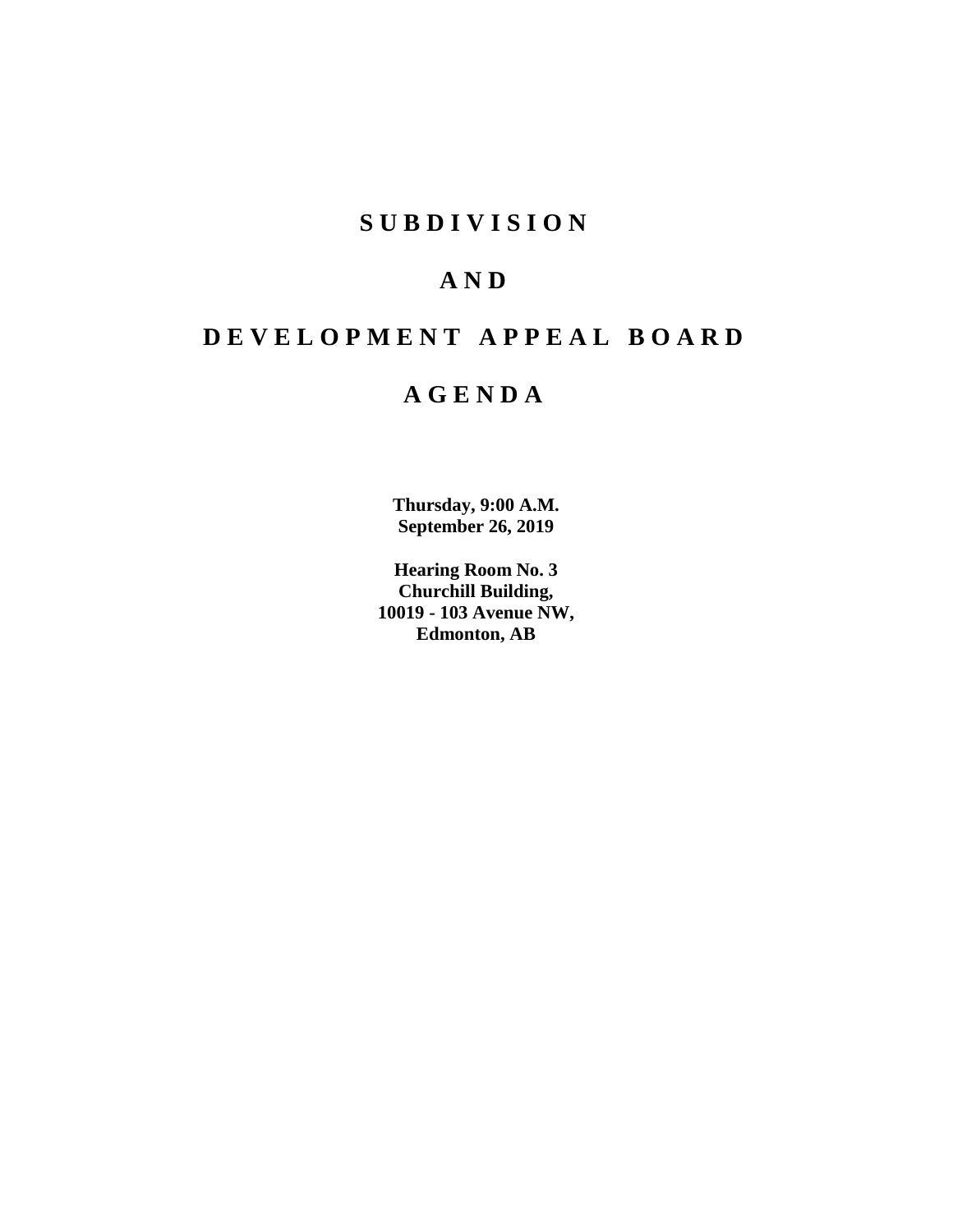## **SUBDIVISION AND DEVELOPMENT APPEAL BOARD HEARING ROOM NO. 3**

I 9:00 A.M. SDAB-D-19-159

# **WITHDRAWN**

To install a Freestanding Minor Digital Offpremises Sign (single sided 14.6 metres by 4.3 metres facing North), existing without a valid development permit (ICEWERX)

3530 - 91 Street NW Project No.: 304478275-001

II 10:30 A.M. SDAB-D-19-160 To develop and operate a temporary surface, Non-accessory Parking lot for up to 18 months (117 vehicular parking stalls) 10145 - 106 Street NW, 10123 - 106 Street NW Project No.: 323710827-001 *NOTE: Unless otherwise stated, all references to "section numbers" refer to the authority under the Edmonton Zoning Bylaw 12800.*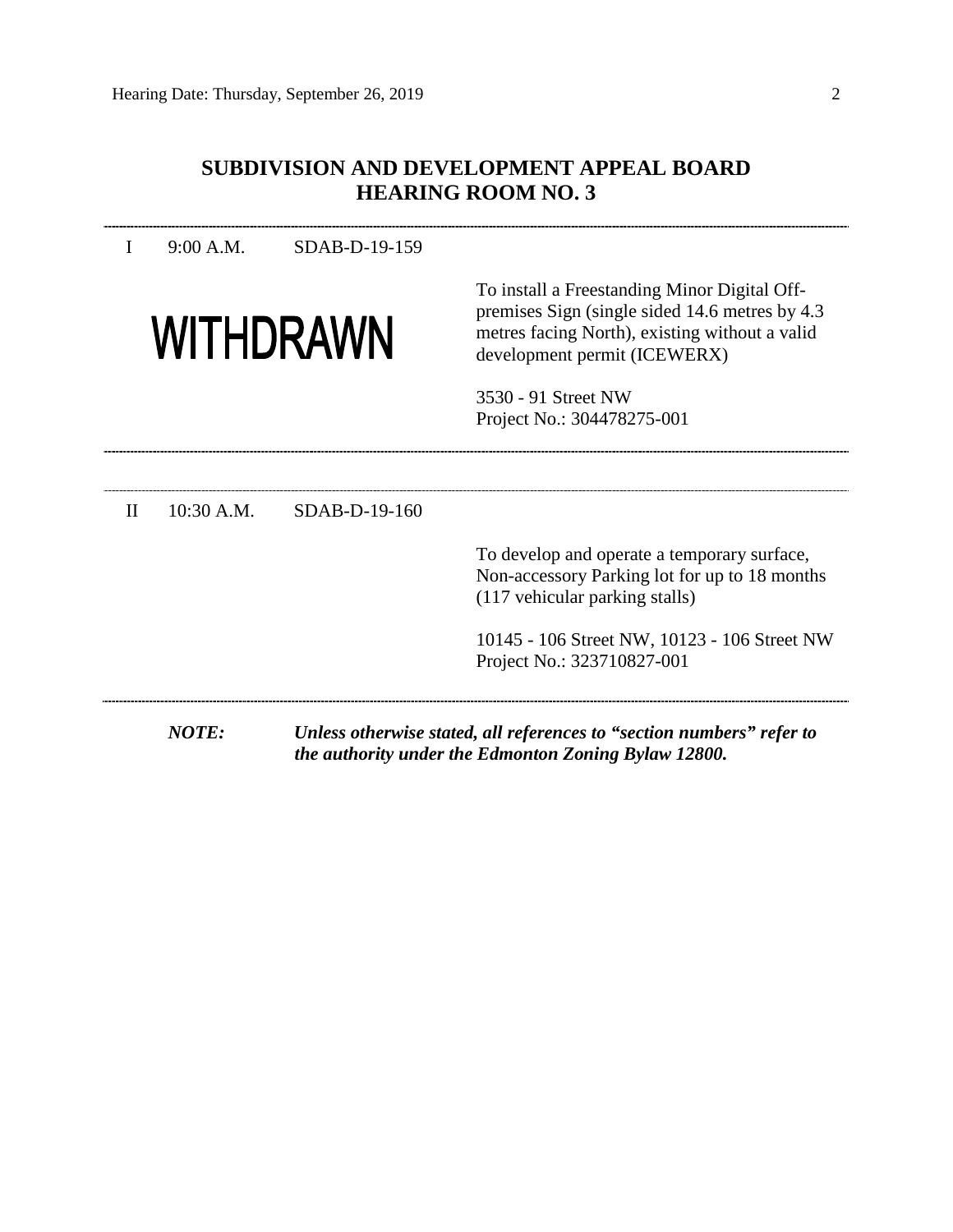#### **ITEM I: 9:00 A.M. FILE: SDAB-D-19-159**

premises Sign (single sided 14.6 metres by 4.3 metres facing North), existing without a valid development permit (ICEWERX)

#### AN APPEAL FROM THE DECISION OF THE DEVELOPMENT OFFICER

APPELLANT:

APPLICATION NO.: 304478275-001

APPLICATION TO: Install a Freestanding Minor Digital Off-

DECISION OF THE DEVELOPMENT AUTHOR**ITY** Refused

MUNICIPAL DESCRIPTION

OVERLAY: N/A

STATUTORY PLAN: N/A

DECISION DATE: July 17, 2019 DATE OF APPEAL:  $\frac{1}{2}$   $\frac{1}{2}$   $\frac{1}{2}$   $\frac{2019}{2}$ OF SUBJECT PROPERTY: 3530 - 91 Street NW LEGAL DESCRIPTION: Plan 7921939 Blk 12 Lot 1 ZONE: (US) Urban Services Zone

#### *Grounds for Appeal*

The Appellant provided the following reasons for appealing the decision of the Development Authority:

Previous Development officer approved the variances set forth in the current refusal.

#### *General Matters*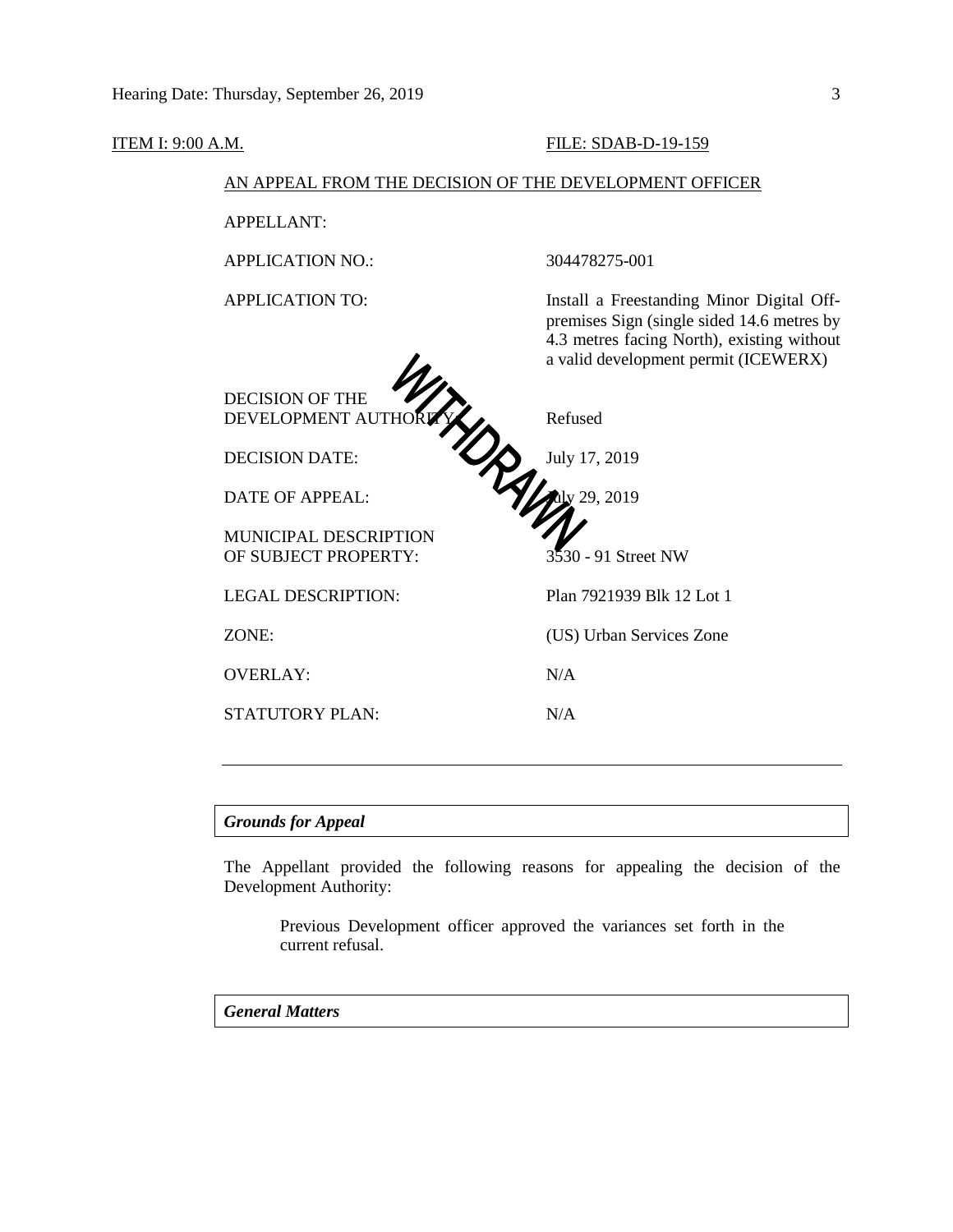#### **Appeal Information:**

**The Board is advised that the Appellant requested the matter be scheduled on September 26, 2019.**

The *Municipal Government Act*, RSA 2000, c M-26 states the following:

#### **Grounds for Appeal**

**685(1)** If a development authority

- (a) fails or refuses to issue a development permit to a person,
- (b) issues a development permit subject to conditions, or
- (c) issues an order under section 645,

the person applying for the permit or affected by the order under section 645 may appeal to the subdivision and development appeal board.

#### **Appeals**

**686(1)** A development appeal to a subdivision and development appeal board is commenced by filing a notice of the appeal, containing reasons, with the board,

- (a) in the case of an appeal made by a person referred to in section 685(1)
	- (i) with respect to an application for a development permit,
		- (A) within 21 days after the date on which the written decision is given under section 642, […]

#### **Hearing and Decision**

**687(3)** In determining an appeal, the subdivision and development appeal board

…

- (a.1) must comply with the land use policies;
- (a.2) subject to section 638, must comply with any applicable statutory plans;
- (a.3) subject to clauses (a.4) and (d), must comply with any land use bylaw in effect;
- (a.4) must comply with the applicable requirements of the regulations under the Gaming, Liquor and Cannabis Act respecting the location of premises described in a cannabis licence and distances between those premises and other premises;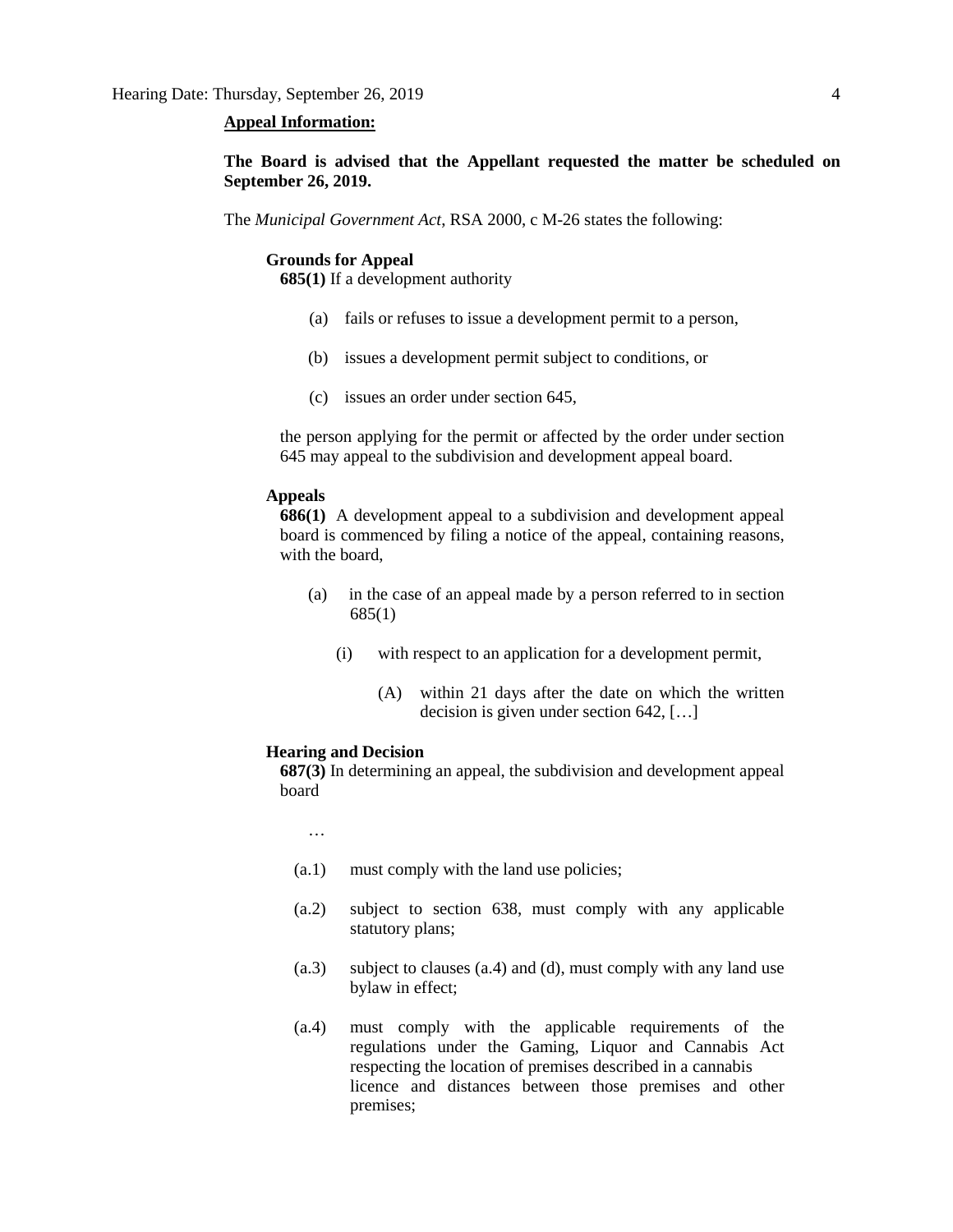…

- (c) may confirm, revoke or vary the order, decision or development permit or any condition attached to any of them or make or substitute an order, decision or permit of its own;
- (d) may make an order or decision or issue or confirm the issue of a development permit even though the proposed development does not comply with the land use bylaw if, in its opinion,
	- (i) the proposed development would not
		- (A) unduly interfere with the amenities of the neighbourhood, or
		- (B) materially interfere with or affect the use, enjoyment or value of neighbouring parcels of land,

and

(ii) the proposed development conforms with the use prescribed for that land or building in the land use bylaw.

#### **General Provisions from the** *Edmonton Zoning Bylaw:*

Under section 510.3(25), **Minor Digital Off-premises Signs** is a **Discretionary Use** in the **(US) Urban Services Zone.** 

Under section 7.9(6), **Minor Digital Off-premises Signs** "means a Freestanding or Fascia Sign that contains Digital Copy, is a Permanent Sign, displays Off-premises Advertising, and does not include moving effects, message transition effects, video images, or animation."

Under section 6.2, **Freestanding Signs** "means a Sign supported independently of a building."



Under section 6.2, **Off-Premise Sign** means: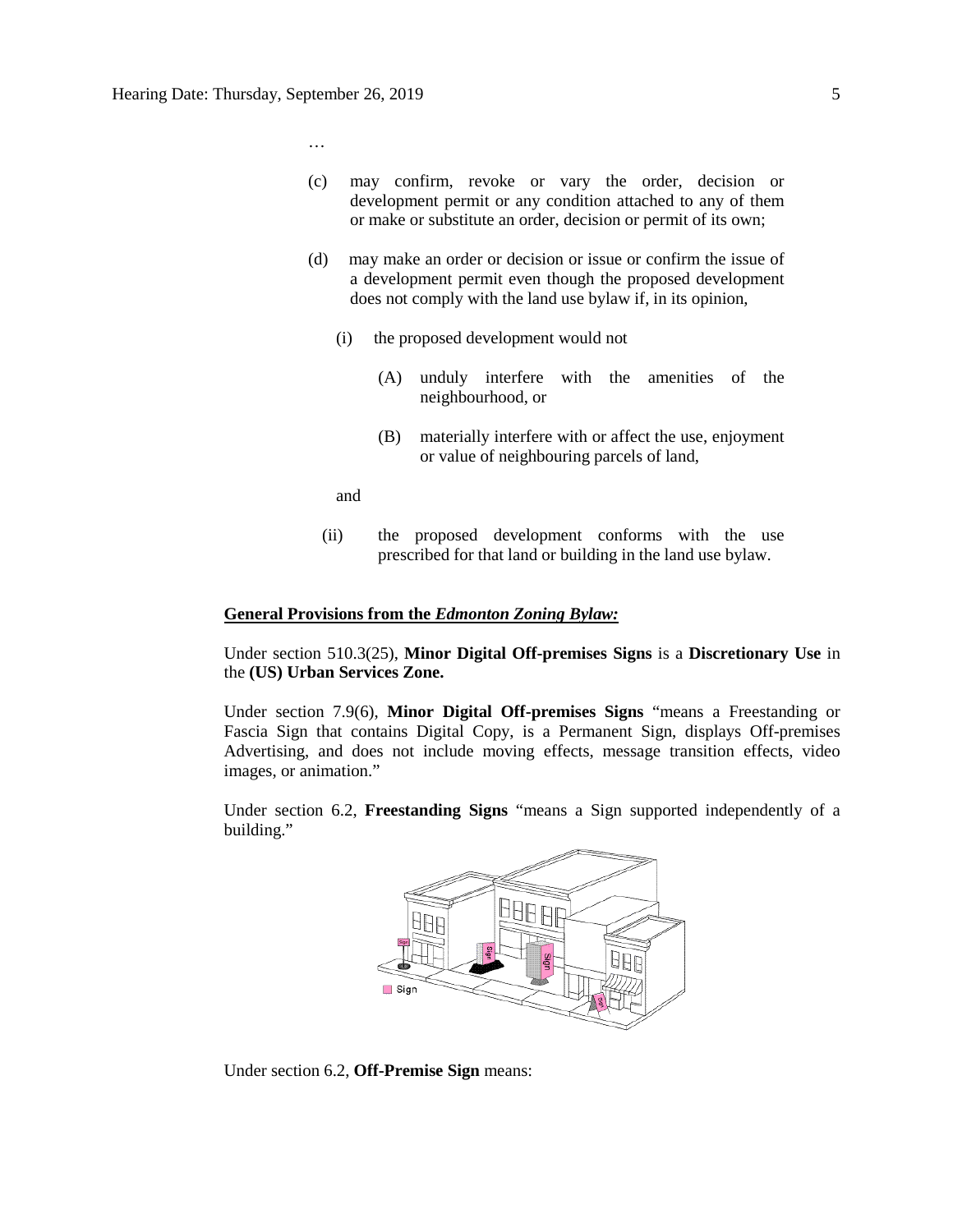Hearing Date: Thursday, September 26, 2019 6

any Sign displaying Copy that directs attention to a business, activity, product, service or entertainment that cannot be considered as the principal products sold nor a principal business, activity, service or entertainment provided on the premises or Site where the Sign is displayed.

Section 510.1 states that the **General Purpose** of the **(US) Urban Services Zone** is "to provide for publicly or privately owned facilities of an institutional or community service nature."

Section 510.4(6) states "Signs shall comply with the regulations found in Schedule 59C."

#### *Setbacks*

Schedule 59C.3(4)(i) states:

Minor Digital On-premises Off-premises Signs and Minor Digital Offpremises Signs shall be subject to the following regulations:

…

i. the proposed Signs with an Area greater than  $8.0 \text{ m}^2$  shall not be located within any Setback

…

Section 510.4(1) states "The minimum Front Setback shall be 6.0 m."

Section 510.4(3) states "The minimum Side Setback shall be  $4.5$  m."

Under section 6.1, **Front Setback** means:

the distance that a development or a specified portion of it, must be set back from a Front Lot Line. A Front Setback is not a Front Yard, Amenity Space or Separation Space.

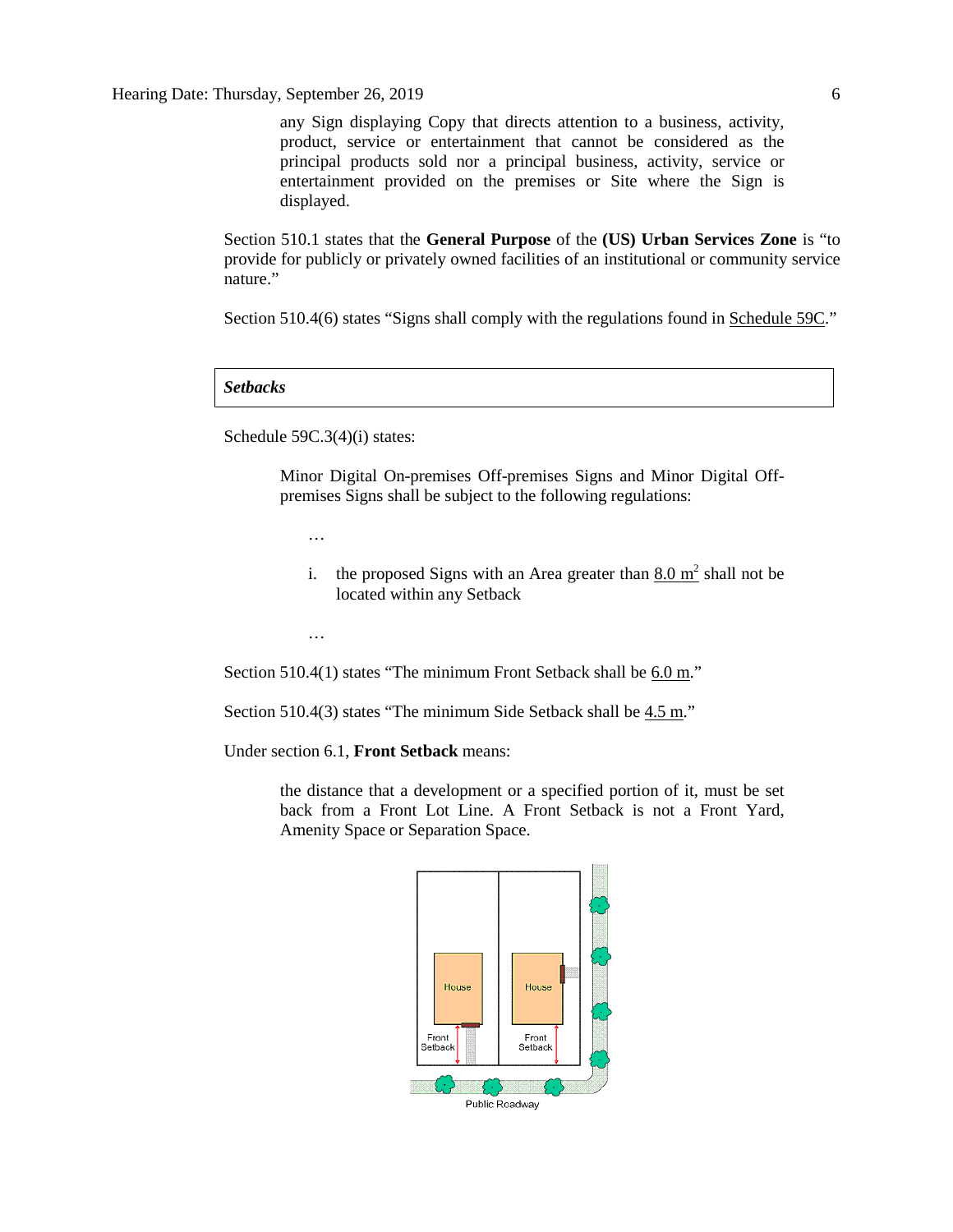Under section 6.1, **Side Setback** means:

the distance that a development or a specified portion of it, must be set back from a Side Lot Line. A Side Setback is not a Side Yard, Amenity Space or Separation Space.



#### **Development Officer's Determination**

**1) Proposed Signs with an Area greater than 8.0 m2 shall not be located within any Setback (Section 59C.3(4)(i))**

**The minimum Front Setback shall be 6.0 metres (Section 510.4(1)). Proposed Front Setback: 2.0 metres Deficient by: 4.0 metres** 

**2) The minimum Side Setback shall be 4.5 metres (Section 510.4(3)). Proposed Side Setback: 1.5 metres Deficient by: 3.0 metres**  [unedited]

#### *Sign Width*

Schedule 59C.3(4)(b) states:

Minor Digital On-premises Off-premises Signs and Minor Digital Offpremises Signs shall be subject to the following regulations:

…

b. the maximum Width shall be  $8.0 \text{ m}$ ;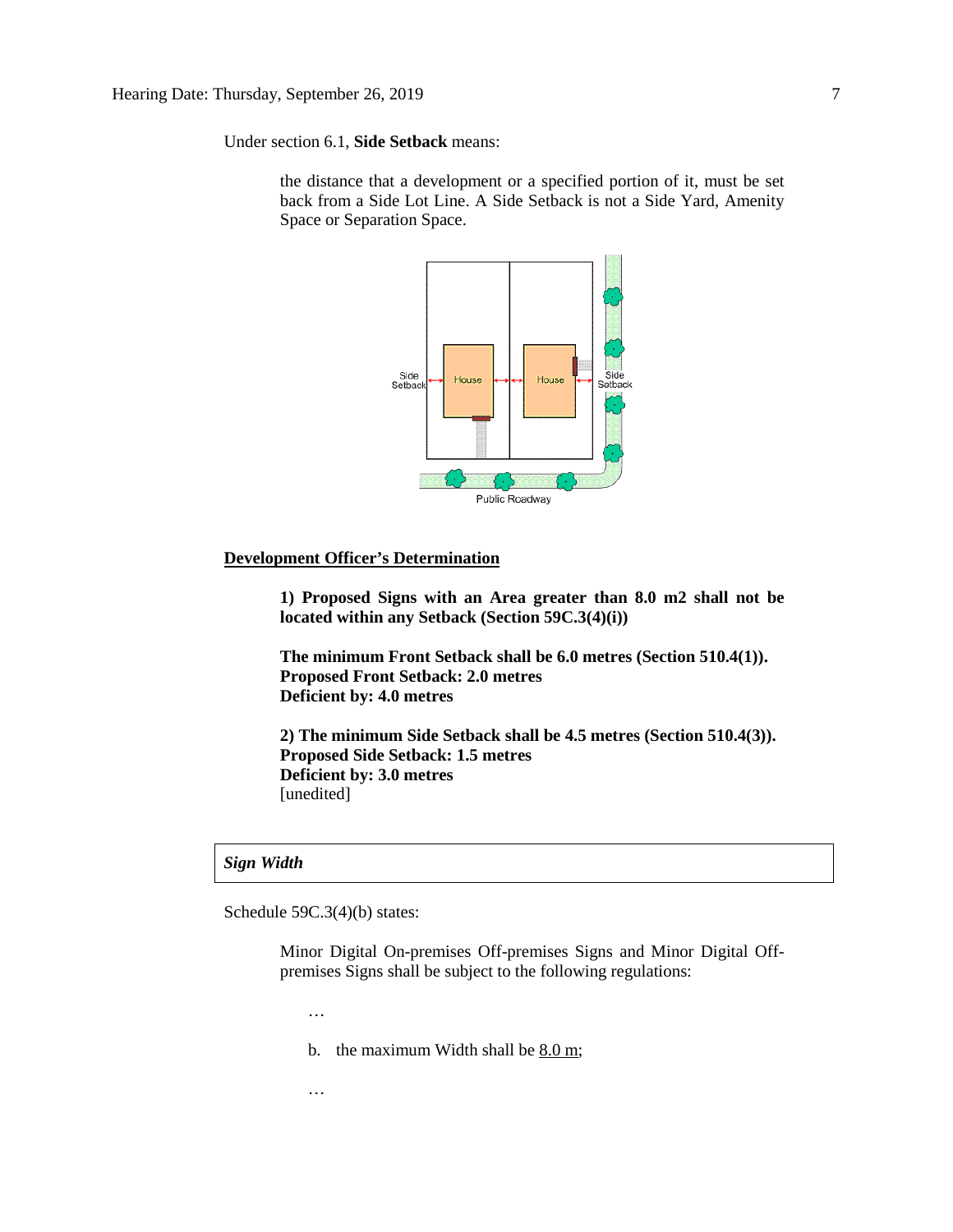#### Hearing Date: Thursday, September 26, 2019 8

Under section 6.2, **Width** means "that horizontal distance measured across the face of the Sign perpendicular to the Height of the Sign."

#### **Development Officer's Determination**

**3) The maximum sign Width shall be 8.0 m (Section 59C.3(4)(b)) Proposed Width: 14.6 m Exceeds by: 6.6 m** [unedited]

#### *Maximum Area*

Schedule 59C.3(4)(c) states:

Minor Digital On-premises Off-premises Signs and Minor Digital Offpremises Signs shall be subject to the following regulations:

…

- c. the maximum Area shall be:
	- i. …
	- ii.  $8.0 \text{ m}^2$  for proposed Signs that are Freestanding signs. The maximum combined Area of Digital Sign Copy and any other type of Copy included on the same Sign face shall not exceed  $20 \text{ m}^2$ ;

…

Under section 6.2, **Copy** means "the letters, graphics or characters that make up the message on the Sign face."

Under section 6.2, **Copy Area** means "the total area of one or more geometric shapes, which contain all of the Copy on a Sign."

Under section 6.2, **Digital Copy** means:

the portion of a Sign that contains Copy that is remotely changed on or off Site and incorporates a technology or method allowing the Sign to change Copy without having to manually or mechanically replace the Sign face or its components.

Under section 6.2, **Sign Area** means:

the entire area of the Sign on which Copy is intended to be placed. In the case of double-faced or multi-faced Sign, only half of the area of each face of the Sign used to display advertising Copy shall be used in calculating the total Sign Area.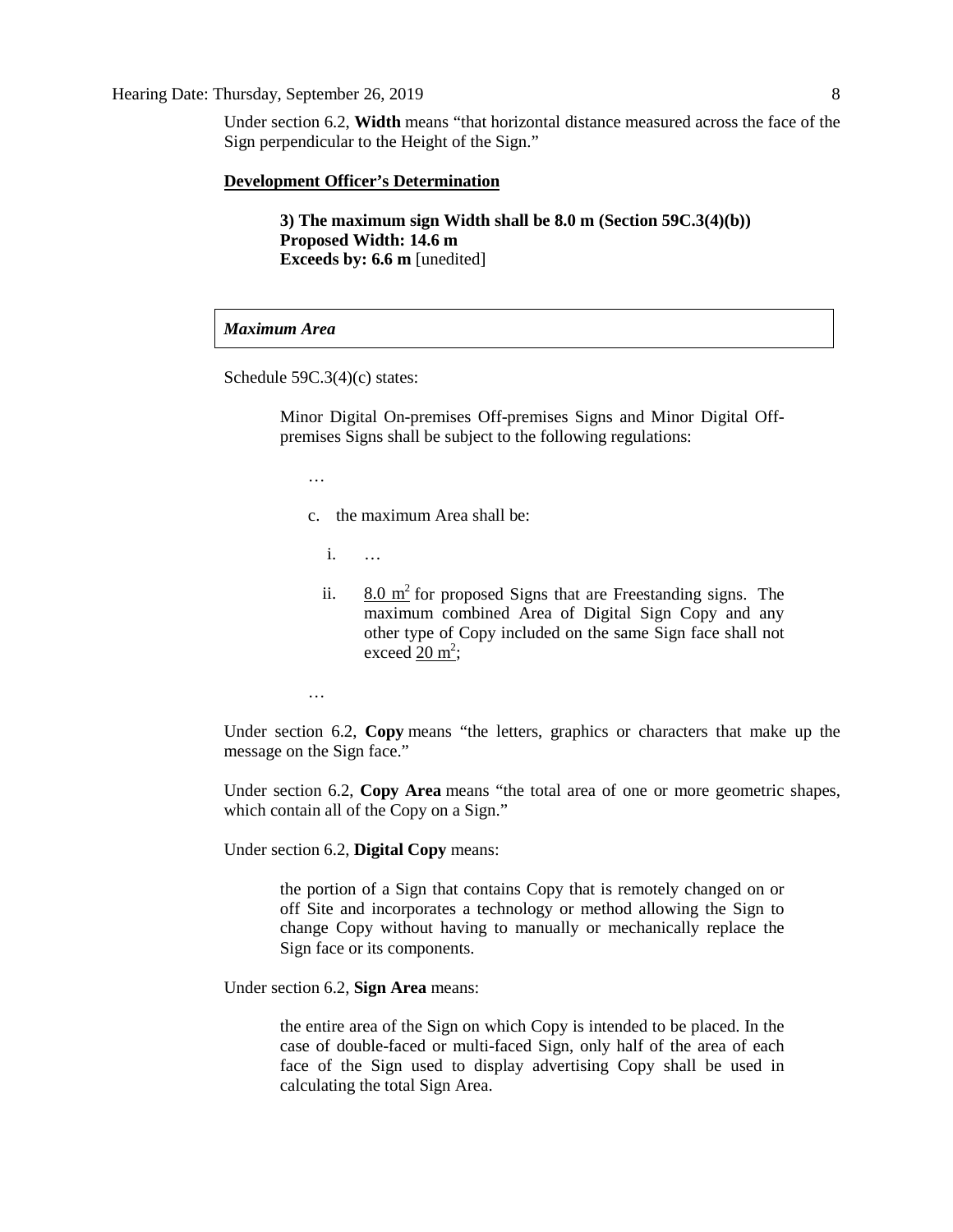#### **Development Officer's Determination**

**4) The maximum Area shall be 8.0 m2 for proposed Signs that are Freestanding signs. The maximum combined Area of Digital Sign Copy and any other type of Copy included on the same Sign face shall not exceed 20 m2 (Section 59C.3(4)(c)(ii)) Maximum Area of Digital Sign Copy allowed: 8 m2 Proposed Area of Digital Sign Copy: 62.8 m2 Exceeds by: 54.8 m2**

**Maximum Area of combined Digital Sign Copy and other Copy: 20m2 Proposed combined Copy Area: 62.8m2 Exceeds by 42.8m2** [unedited]

*Advisement by the Development Authority*

**ADVISEMENT: The sign, existing on site, does not have a valid permit, and does not comply with the previous Development Permit no. 125392244-00** [unedited]

*Previous Subdivision and Development Appeal Board Decision*

| <b>Application</b> | <b>Description</b>            | <b>Decision</b>                  |
|--------------------|-------------------------------|----------------------------------|
| <b>Number</b>      |                               |                                  |
| SDAB-D-14-170      | To change the Use of an       | August 14, 2014; The appeal be   |
|                    | existing Private Education    | ALLOWED and the                  |
|                    | Services building to          | DEVELOPMENT GRANTED              |
|                    | Accessory storage space to    | and the deficiency of 1.75       |
|                    | an existing Community         | metres in the minimum Front      |
|                    | Recreation Services /         | Setback, the deficiency of 3.52  |
|                    | Religious Assembly /          | metres in the minimum Side       |
|                    | <b>Childcare Services Use</b> | Setback, and the deficiency of 8 |
|                    | building                      | on-site parking spaces be        |
|                    |                               | permitted.                       |

#### Notice to Applicant/Appellant

Provincial legislation requires that the Subdivision and Development Appeal Board issue its official decision in writing within fifteen days of the conclusion of the hearing.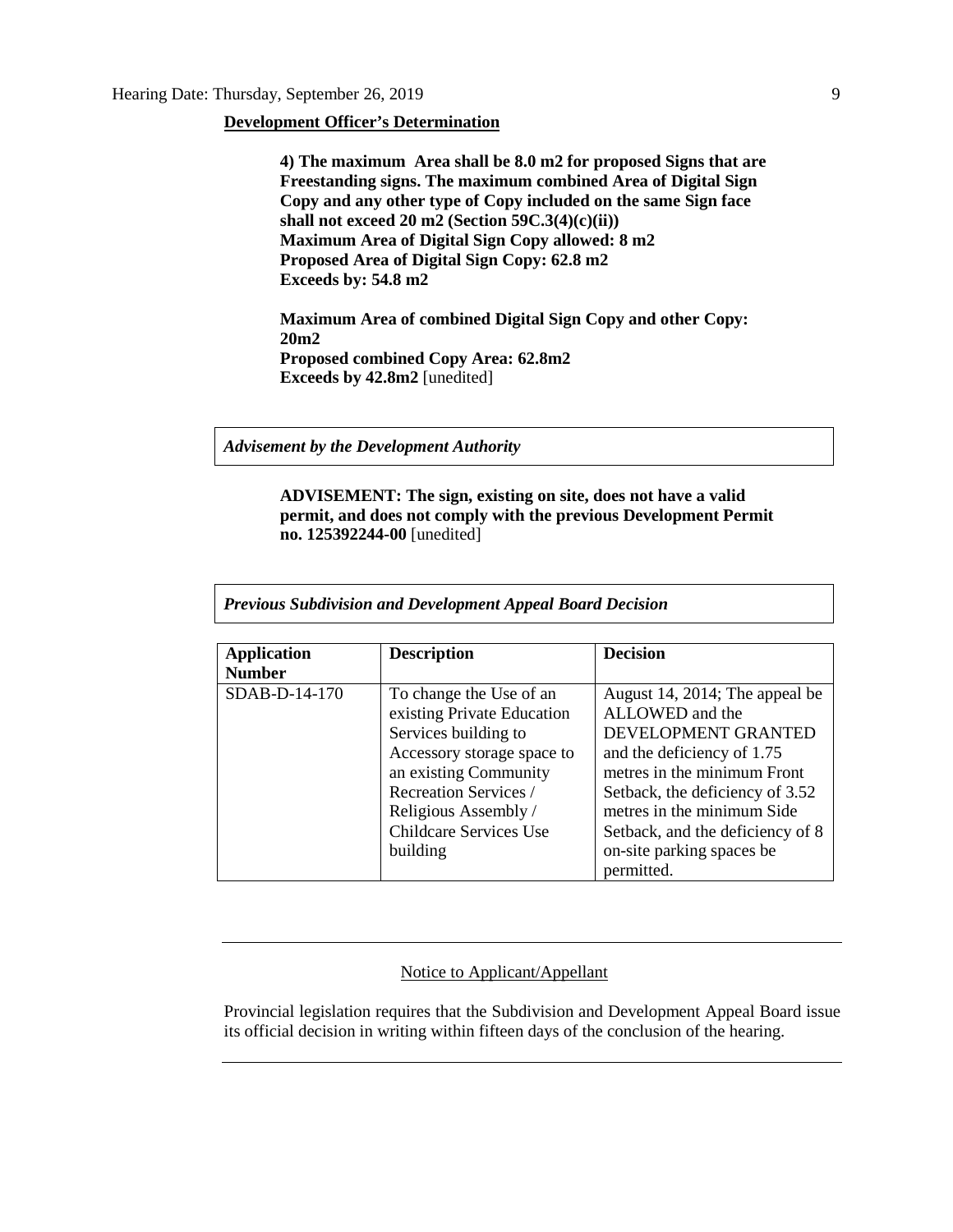|                                                                         | Project Number: 304478275-001<br>Application Date:<br>FEB 07, 2019                                                            |  |  |  |  |
|-------------------------------------------------------------------------|-------------------------------------------------------------------------------------------------------------------------------|--|--|--|--|
| <b>Imonton</b>                                                          | Printed:<br>July 26, 2019 at 9:43 AM<br><b>Application for</b><br>Page:<br>$1$ of $2$                                         |  |  |  |  |
| <b>Sign Combo Permit</b>                                                |                                                                                                                               |  |  |  |  |
|                                                                         | This document is a Development Permit Decision for the development application described below.                               |  |  |  |  |
| Applicant<br>Property Address(es) and Legal Description(s)              |                                                                                                                               |  |  |  |  |
|                                                                         | 3530 - 91 STREET NW                                                                                                           |  |  |  |  |
|                                                                         | Plan 7921939 Blk 12 Lot 1                                                                                                     |  |  |  |  |
|                                                                         |                                                                                                                               |  |  |  |  |
|                                                                         |                                                                                                                               |  |  |  |  |
| Scope of Application                                                    |                                                                                                                               |  |  |  |  |
| (ICEWERX).                                                              | To install a Freestanding Minor Digital Off-premises Sign (single sided 14.6m x 4.3m facing N), existing without valid permit |  |  |  |  |
| <b>Permit Details</b>                                                   |                                                                                                                               |  |  |  |  |
| ASA Sticker No./Name of Engineer:                                       | Class of Permit:                                                                                                              |  |  |  |  |
| Construction Value: 5000                                                | <b>Expiry Date:</b>                                                                                                           |  |  |  |  |
|                                                                         |                                                                                                                               |  |  |  |  |
| Fascia Off-premises Sign: 0                                             | Freestanding Off-premises Sign: 0                                                                                             |  |  |  |  |
| Fascia On-premises Sign: 0                                              | Freestanding On-premises Sign: 0                                                                                              |  |  |  |  |
| Roof Off-premises Sign: 0                                               | Projecting Off-premises Sign: 0                                                                                               |  |  |  |  |
| Roof On-premises Sign: 0                                                | Projecting On-premises Sign: 0                                                                                                |  |  |  |  |
| Minor Digital On-premises Sign: 0<br>Minor Digital Off-premises Sign: 1 | Replacement Panel on Existing Sign: 0<br>Comprehensive Sign Design: 0                                                         |  |  |  |  |
| Minor Digital On/Off-premises Sign: 0                                   | Major Digital Sign: 0                                                                                                         |  |  |  |  |
| I/We certify that the above noted details are correct.                  |                                                                                                                               |  |  |  |  |
|                                                                         |                                                                                                                               |  |  |  |  |
| Applicant signature:                                                    |                                                                                                                               |  |  |  |  |
| <b>Development Application Decision</b>                                 |                                                                                                                               |  |  |  |  |
| Refused                                                                 |                                                                                                                               |  |  |  |  |
| Issue Date: Jul $17, 2019$                                              | Development Authority: NOORMAN, BRENDA                                                                                        |  |  |  |  |
|                                                                         |                                                                                                                               |  |  |  |  |
|                                                                         |                                                                                                                               |  |  |  |  |
|                                                                         |                                                                                                                               |  |  |  |  |
|                                                                         |                                                                                                                               |  |  |  |  |
|                                                                         |                                                                                                                               |  |  |  |  |
|                                                                         |                                                                                                                               |  |  |  |  |
|                                                                         |                                                                                                                               |  |  |  |  |
|                                                                         |                                                                                                                               |  |  |  |  |
|                                                                         |                                                                                                                               |  |  |  |  |
|                                                                         |                                                                                                                               |  |  |  |  |
|                                                                         |                                                                                                                               |  |  |  |  |
|                                                                         |                                                                                                                               |  |  |  |  |
|                                                                         |                                                                                                                               |  |  |  |  |
| THIS IS NOT A PERMIT                                                    |                                                                                                                               |  |  |  |  |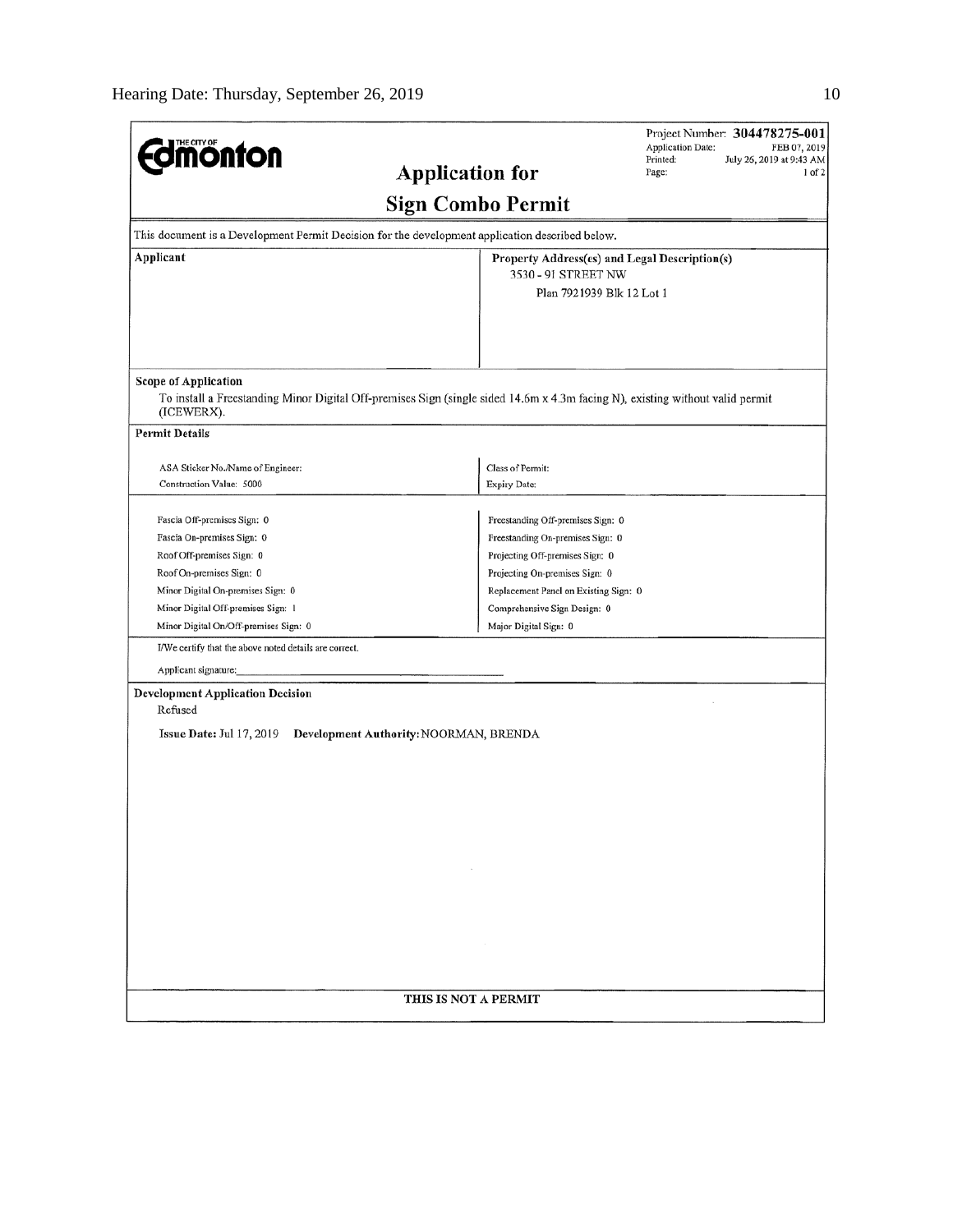|                                                                                                                                                                                                                                                                                                                                                                           |                                                                                                                  |                          |           | <b>Application Date:</b> | Project Number: 304478275-001<br>FEB 07, 2019 |  |
|---------------------------------------------------------------------------------------------------------------------------------------------------------------------------------------------------------------------------------------------------------------------------------------------------------------------------------------------------------------------------|------------------------------------------------------------------------------------------------------------------|--------------------------|-----------|--------------------------|-----------------------------------------------|--|
| <b><i><u><u>monton</u></u></i></b>                                                                                                                                                                                                                                                                                                                                        |                                                                                                                  |                          |           | Printed:                 | July 26, 2019 at 9:43 AM                      |  |
|                                                                                                                                                                                                                                                                                                                                                                           |                                                                                                                  | <b>Application for</b>   |           | Page:                    | $2$ of $2$                                    |  |
|                                                                                                                                                                                                                                                                                                                                                                           |                                                                                                                  | <b>Sign Combo Permit</b> |           |                          |                                               |  |
| <b>Reason for Refusal</b>                                                                                                                                                                                                                                                                                                                                                 |                                                                                                                  |                          |           |                          |                                               |  |
|                                                                                                                                                                                                                                                                                                                                                                           | 1) Proposed Signs with an Area greater than 8.0 m2 shall not be located within any Setback (Section 59C.3(4)(i)) |                          |           |                          |                                               |  |
| The minimum Front Setback shall be 6.0 m (Section 510.4(1)).<br>Proposed Front Setback: 2.0 m<br>Deficient by: 4.0 m                                                                                                                                                                                                                                                      |                                                                                                                  |                          |           |                          |                                               |  |
| 2) The minimum Side Setback shall be 4.5 m (Section 510.4(3)).<br>Proposed Side Setback: 1.5 m<br>Deficient by: 3.0 m                                                                                                                                                                                                                                                     |                                                                                                                  |                          |           |                          |                                               |  |
| 3) The maximum sign Width shall be 8.0 m (Section 59C.3(4)(b))<br>Proposed Width: 14.6 m<br>Exceeds by: 6.6 m                                                                                                                                                                                                                                                             |                                                                                                                  |                          |           |                          |                                               |  |
| 4) The maximum Area shall be 8.0 m2 for proposed Signs that are Freestanding signs. The maximum combined Area of Digital<br>Sign Copy and any other type of Copy included on the same Sign face shall not exceed 20 m2 (Section 59C.3(4)(c)(ii))<br>Maximum Area of Digital Sign Copy allowed: 8 m2<br>Proposed Area of Digital Sign Copy: 62.8 m2<br>Exceeds by: 54.8 m2 |                                                                                                                  |                          |           |                          |                                               |  |
| Maximum Area of combined Digital Sign Copy and other Copy: 20m2<br>Proposed combined Copy Area: 62.8m2<br>Exceeds by 42.8m2                                                                                                                                                                                                                                               |                                                                                                                  |                          |           |                          |                                               |  |
| ADVISEMENT: The sign, existing on site, does not have a valid permit, and does not comply with the previous Development<br>Permit no. 125392244-001.                                                                                                                                                                                                                      |                                                                                                                  |                          |           |                          |                                               |  |
| <b>Rights of Appeal</b><br>The Applicant has the right of appeal within 21 days after the date on which the decision is made, as outlined in Section 683<br>through 689 of the Municipal Government Act.                                                                                                                                                                  |                                                                                                                  |                          |           |                          |                                               |  |
| Fees                                                                                                                                                                                                                                                                                                                                                                      |                                                                                                                  |                          |           |                          |                                               |  |
|                                                                                                                                                                                                                                                                                                                                                                           | <b>Fee Amount</b>                                                                                                | <b>Amount Paid</b>       | Receipt # | Date Paid                |                                               |  |
| Sign Building Permit Fee                                                                                                                                                                                                                                                                                                                                                  | \$158.00                                                                                                         | \$158.00                 | 05828698  | May 06, 2019             |                                               |  |
| Existing Without Dev Permit Penalty<br>Fee                                                                                                                                                                                                                                                                                                                                | \$458.00                                                                                                         | \$458.00                 | 05905861  | Jun 07, 2019             |                                               |  |
| <b>Existing Without Building Permit</b>                                                                                                                                                                                                                                                                                                                                   | \$158.00                                                                                                         | \$158.00                 | 05905861  | Jun 07, 2019             |                                               |  |
| <b>Penalty Fee</b><br>Sign Dev Appl Fee - Digital Signs                                                                                                                                                                                                                                                                                                                   | \$458.00                                                                                                         | \$458.00                 | 05828698  | May 06, 2019             |                                               |  |
| Safety Codes Fee                                                                                                                                                                                                                                                                                                                                                          | \$6.32                                                                                                           | \$6.32                   | 05828698  | May 06, 2019             |                                               |  |
| <b>Total GST Amount:</b>                                                                                                                                                                                                                                                                                                                                                  | \$0.00                                                                                                           |                          |           |                          |                                               |  |
| Totals for Permit:                                                                                                                                                                                                                                                                                                                                                        | \$1,238.32                                                                                                       | \$1,238.32               |           |                          |                                               |  |
|                                                                                                                                                                                                                                                                                                                                                                           |                                                                                                                  |                          |           |                          |                                               |  |
|                                                                                                                                                                                                                                                                                                                                                                           |                                                                                                                  |                          |           |                          |                                               |  |
|                                                                                                                                                                                                                                                                                                                                                                           |                                                                                                                  |                          |           |                          |                                               |  |
|                                                                                                                                                                                                                                                                                                                                                                           |                                                                                                                  |                          |           |                          |                                               |  |
| THIS IS NOT A PERMIT                                                                                                                                                                                                                                                                                                                                                      |                                                                                                                  |                          |           |                          |                                               |  |
|                                                                                                                                                                                                                                                                                                                                                                           |                                                                                                                  |                          |           |                          |                                               |  |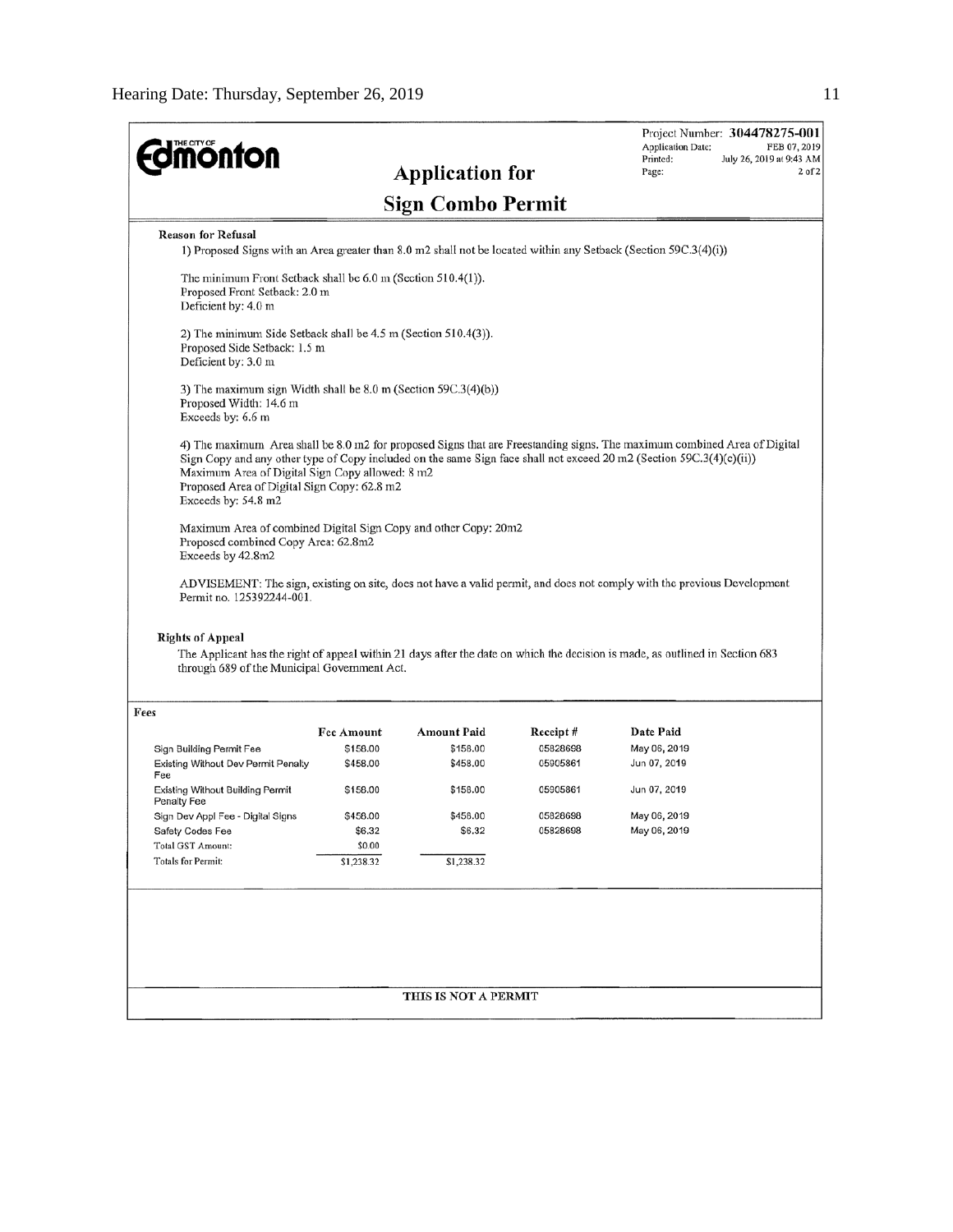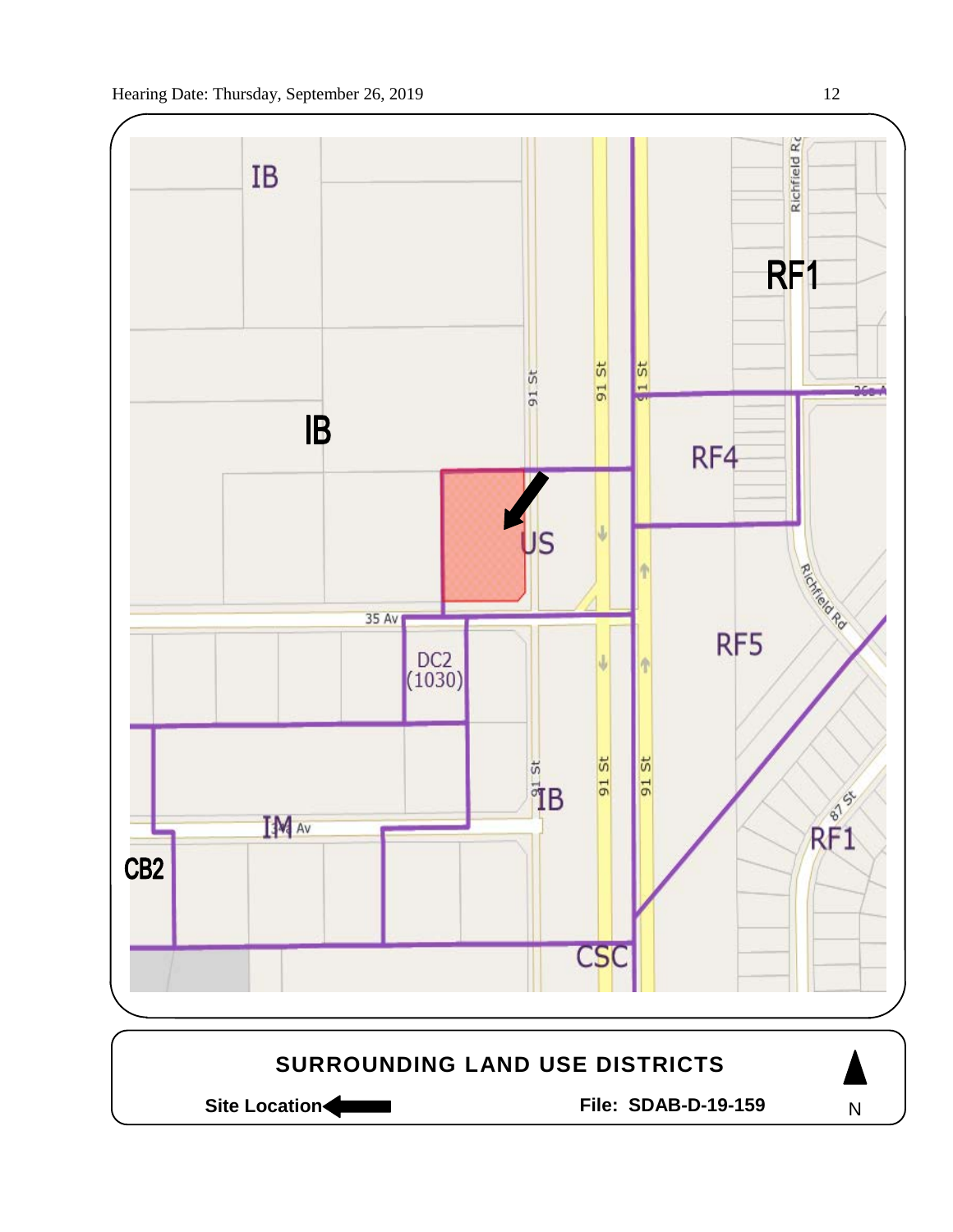# AN APPEAL FROM THE DECISION OF THE DEVELOPMENT OFFICER APPELLANT: APPLICATION NO.: 323710827-001 APPLICATION TO: Develop and operate a temporary surface, Non-accessory Parking lot for up to 18 months (117 vehicular parking stalls) DECISION OF THE DEVELOPMENT AUTHORITY: Refused DECISION DATE: August 16, 2019 DATE OF APPEAL: August 23, 2019 MUNICIPAL DESCRIPTION<br>OF SUBJECT PROPERTY: 10145 - 106 Street NW, 10123 - 106 Street NW LEGAL DESCRIPTION: Plan B2 Blk 5 Lots 134-137, Plan B2 Blk 5 Lot 133 ZONE: (UW) Urban Warehouse Zone OVERLAY: Downtown Special Area STATUTORY PLAN: Capital City Downtown Plan

#### *Grounds for Appeal*

The Appellant provided the following reasons for appealing the decision of the Development Authority:

We are the solicitors for Arc Studio, the Applicant in the above noted matter, and for the property owner. Our clients' Development Permit Application has been refused. On behalf of our clients, we hereby appeal the refusal on the following grounds:

1. The proposed development is, by definition, Accessory Parking. It is being provided for a single user, Alberta Health Services. The proposed development does require a variance of section 54.2(2)(b), but the entirety of section 54 is comprised of regulations and is, therefore, amenable to the Board's variance powers.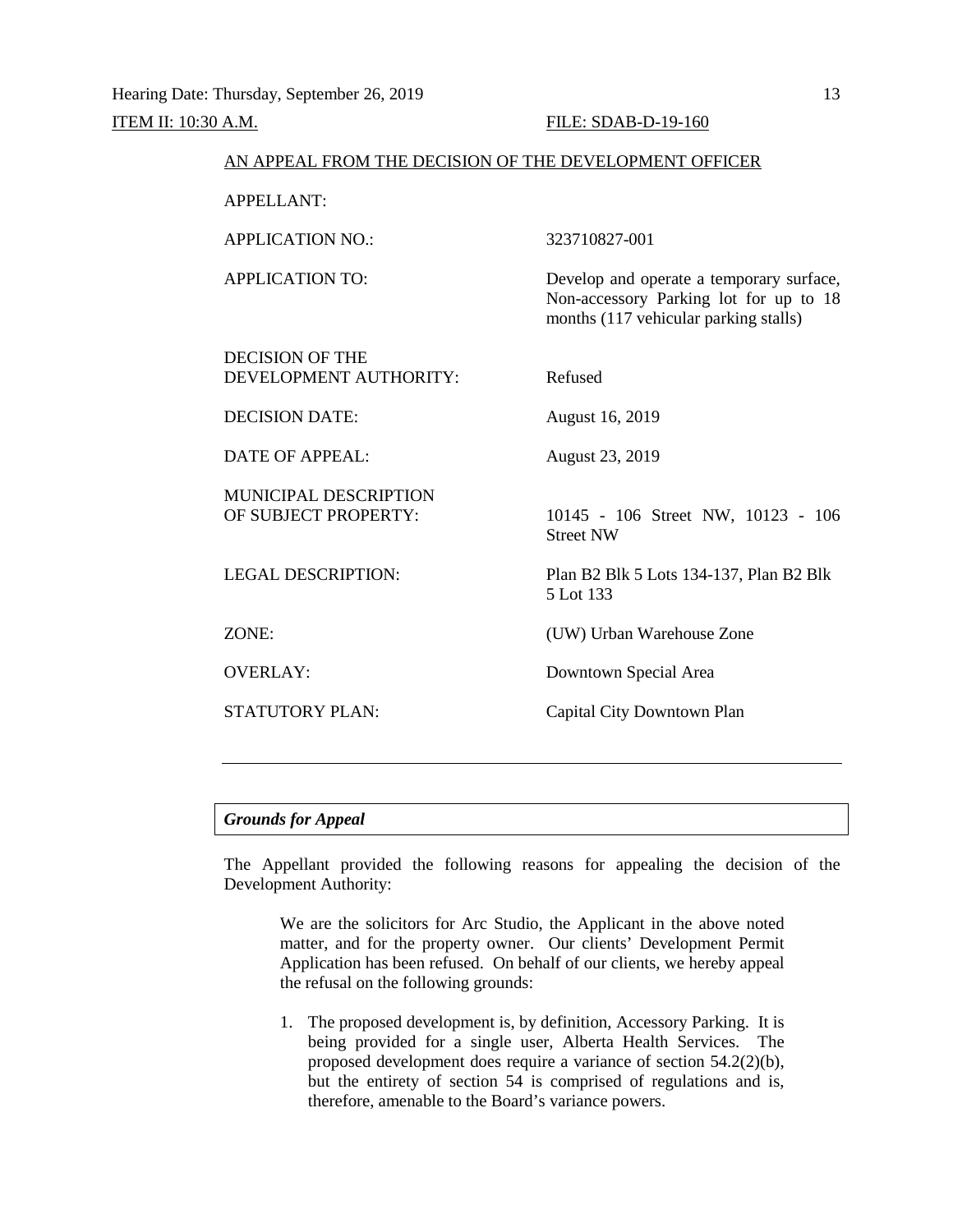- 2. An application has been made to rezone the subject property to a Direct Control designation to support apartment housing, and the proposed parking development is intended to be temporary in nature. Whereas previous Development Permit applications for surface parking on the subject site have been promoted as being "temporary", in this case, the rezoning of the site for apartment tower purposes is well under way and is expected to be heard by City Council within the next four months.
- 3. Amongst other things, the Capital City Downtown Plan promotes the redevelopment of sites which have been used historically for surface parking. In reality, such redevelopment requires an extensive approval and design process, and the underlying land remains subject to the combined burden of property taxes and other holding costs while that process plays itself out. The developers took title to the subject lands at the end of 017, and the planning work for the rezoning was commenced shortly thereafter. Approving the proposed development will directly support the goals of the Plan by off-setting the costs of the rezoning process. This is not simply a matter of financial benefit to the owner – it is a real and fundamental aspect of the land use planning process, and is timed to coincide with planned development in the immediate vicinity of the site.
- 4. Given the history of the site, extending the surface parking use for an additional 18 months will not and cannot **unduly** interfere with the amenities of the neighbourhood or **materially** interfere with or affect the use, enjoyment or value of neighbouring parcels of land. Any perceived impact has already been visited upon the area, and leaving the property vacant and unattended will not improve the quality of the neighbourhood. At the same time, the properties to the immediate north of the subject site have been rezoned for apartment housing purposes as at June 6, 2019, and the streetscape will definitely be disturbed to a far greater extent by the construction of that project than it might be by continuing the proposed private parking lot for the duration of the requested Permit.
- 5. Moreover, the City is in the process of expropriating several parcels of land to the west of the site for purposes of creating a Warehouse Campus Neighbourhood park, construction of which is expected to commence in 2022. Until that park construction is undertaken, the lands west of the site are expected to remain in their current, undeveloped condition. The temporary use of the subject site for private parking cannot and will not affect hose lands in the interim.
- 6. As indicated, land use planning is an evolutionary process, not an immediate one. To the extent interim uses such as the one proposed here do not impede the goals of the process and do not add new, undesirable elements to the area, there would appear to be no harm in allowing them to proceed in tandem with the overall redevelopment envisioned in the Plan.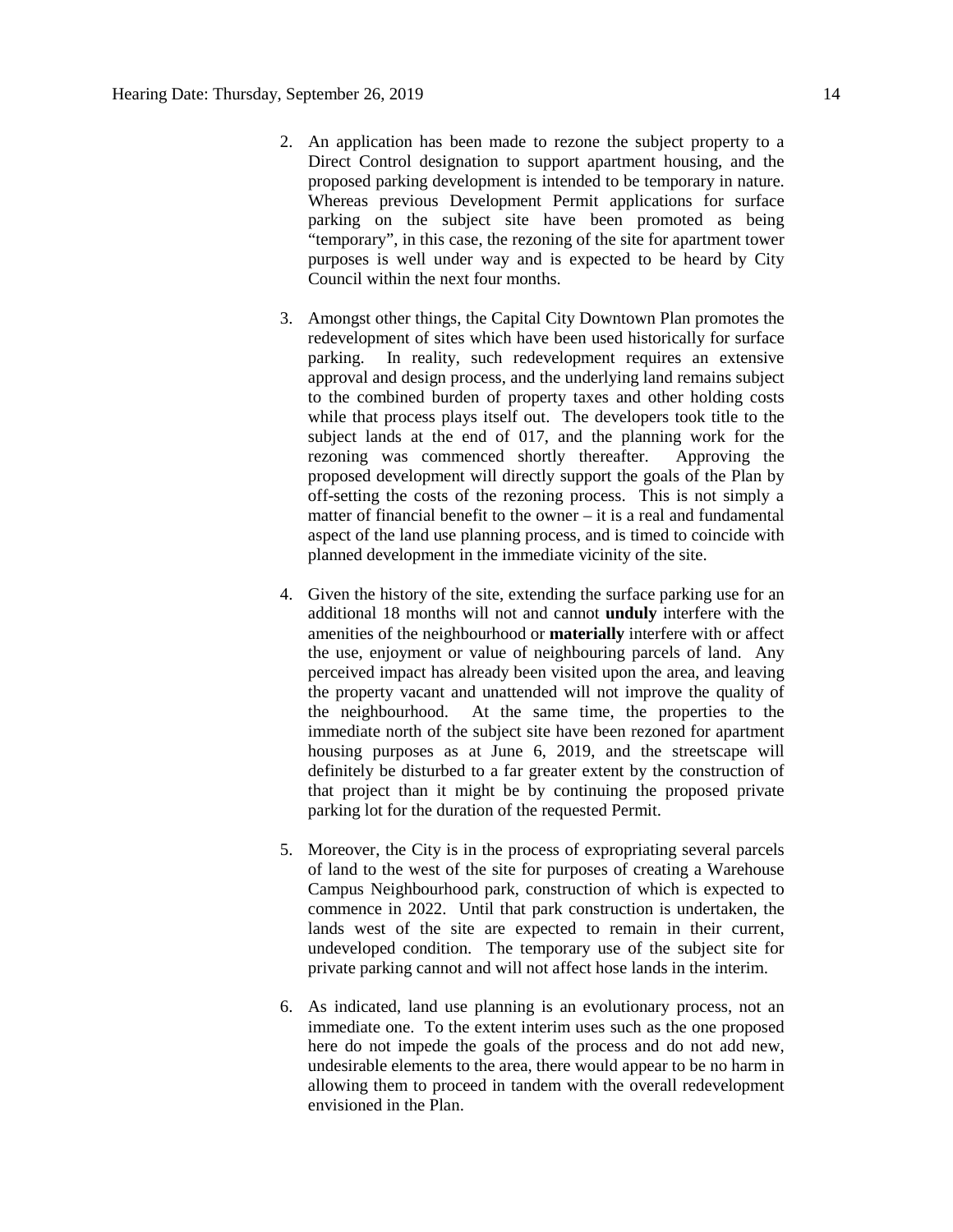- 7. Alberta Health Services (with whom arrangements have been made for exclusive use of the facility) have an immediate need for additional parking. While approving the proposed development will provide only temporary relief for AHS, it will give AHS some additional time to seek a more permanent solution.
- 8. Such further and other reasons as may be presented at the hearing of this appeal.

#### *General Matters*

#### **Appeal Information:**

The *Municipal Government Act*, RSA 2000, c M-26 states the following:

#### **Grounds for Appeal**

**685(1)** If a development authority

- (a) fails or refuses to issue a development permit to a person,
- (b) issues a development permit subject to conditions, or
- (c) issues an order under section 645,

the person applying for the permit or affected by the order under section 645 may appeal to the subdivision and development appeal board.

#### **Appeals**

**686(1)** A development appeal to a subdivision and development appeal board is commenced by filing a notice of the appeal, containing reasons, with the board,

- (a) in the case of an appeal made by a person referred to in section 685(1)
	- (i) with respect to an application for a development permit,
		- (A) within 21 days after the date on which the written decision is given under section 642, […]

#### **Hearing and Decision**

**687(3)** In determining an appeal, the subdivision and development appeal board

…

(a.1) must comply with the land use policies;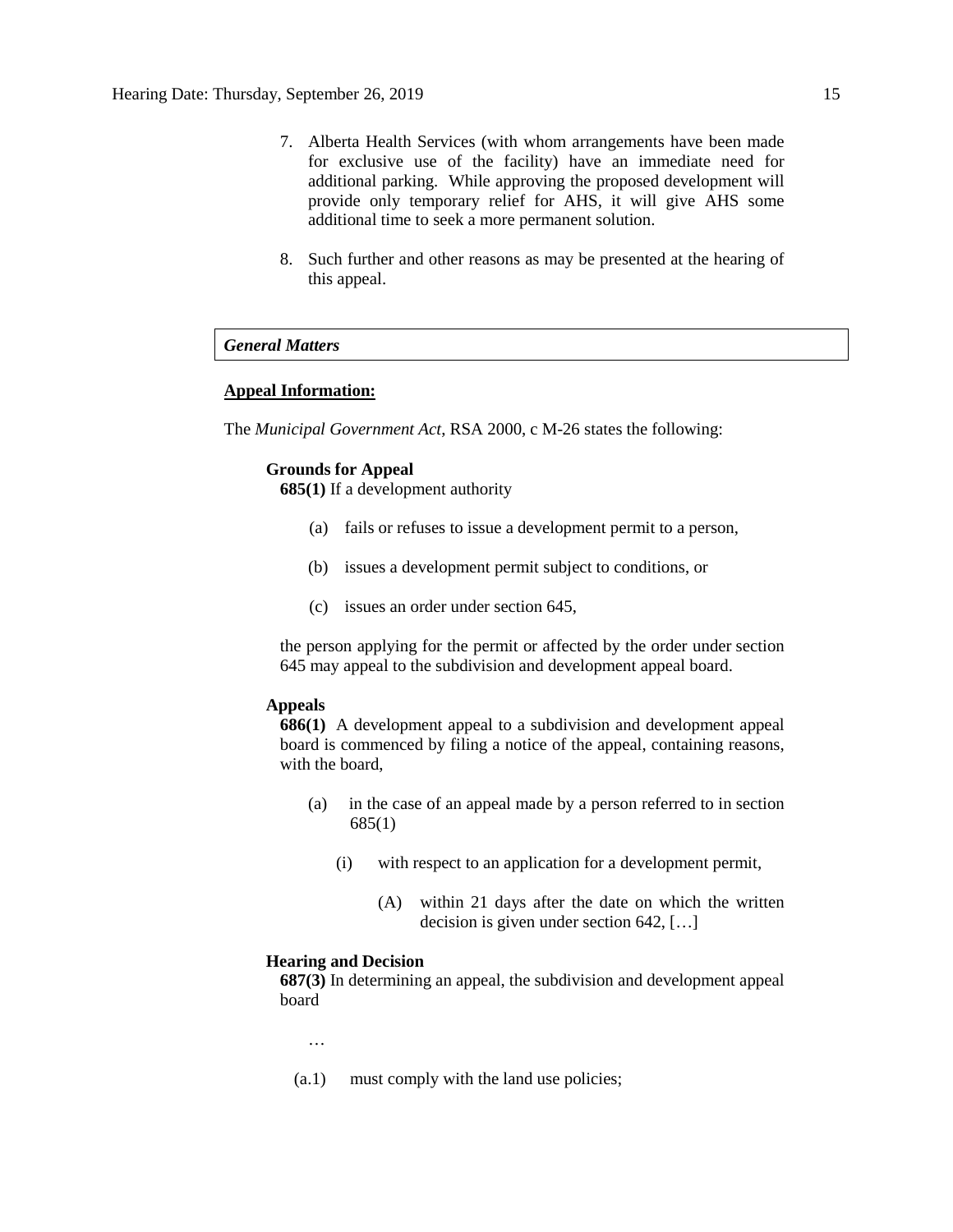- (a.2) subject to section 638, must comply with any applicable statutory plans;
- (a.3) subject to clauses (a.4) and (d), must comply with any land use bylaw in effect;
- (a.4) must comply with the applicable requirements of the regulations under the Gaming, Liquor and Cannabis Act respecting the location of premises described in a cannabis licence and distances between those premises and other premises;
	- …
	- (c) may confirm, revoke or vary the order, decision or development permit or any condition attached to any of them or make or substitute an order, decision or permit of its own;
	- (d) may make an order or decision or issue or confirm the issue of a development permit even though the proposed development does not comply with the land use bylaw if, in its opinion,
		- (i) the proposed development would not
			- (A) unduly interfere with the amenities of the neighbourhood, or
			- (B) materially interfere with or affect the use, enjoyment or value of neighbouring parcels of land,
		- and
		- (ii) the proposed development conforms with the use prescribed for that land or building in the land use bylaw.

#### **General Provisions from the** *Edmonton Zoning Bylaw:*

Under section 910.11(3)(s), **Non-accessory Parking** is a **Discretionary Use** in the **(UW) Urban Warehouse Zone**.

Under section 7.4(40), **Non-accessory Parking** means:

development providing vehicular parking which is not primarily intended for the Use of residents, employees or clients of a particular development. Typical Uses include surface parking lots and parking structures located above or below ground level.

Section 910.11(1) states that the **General Purpose** of the **(UW) Urban Warehouse Zone** is: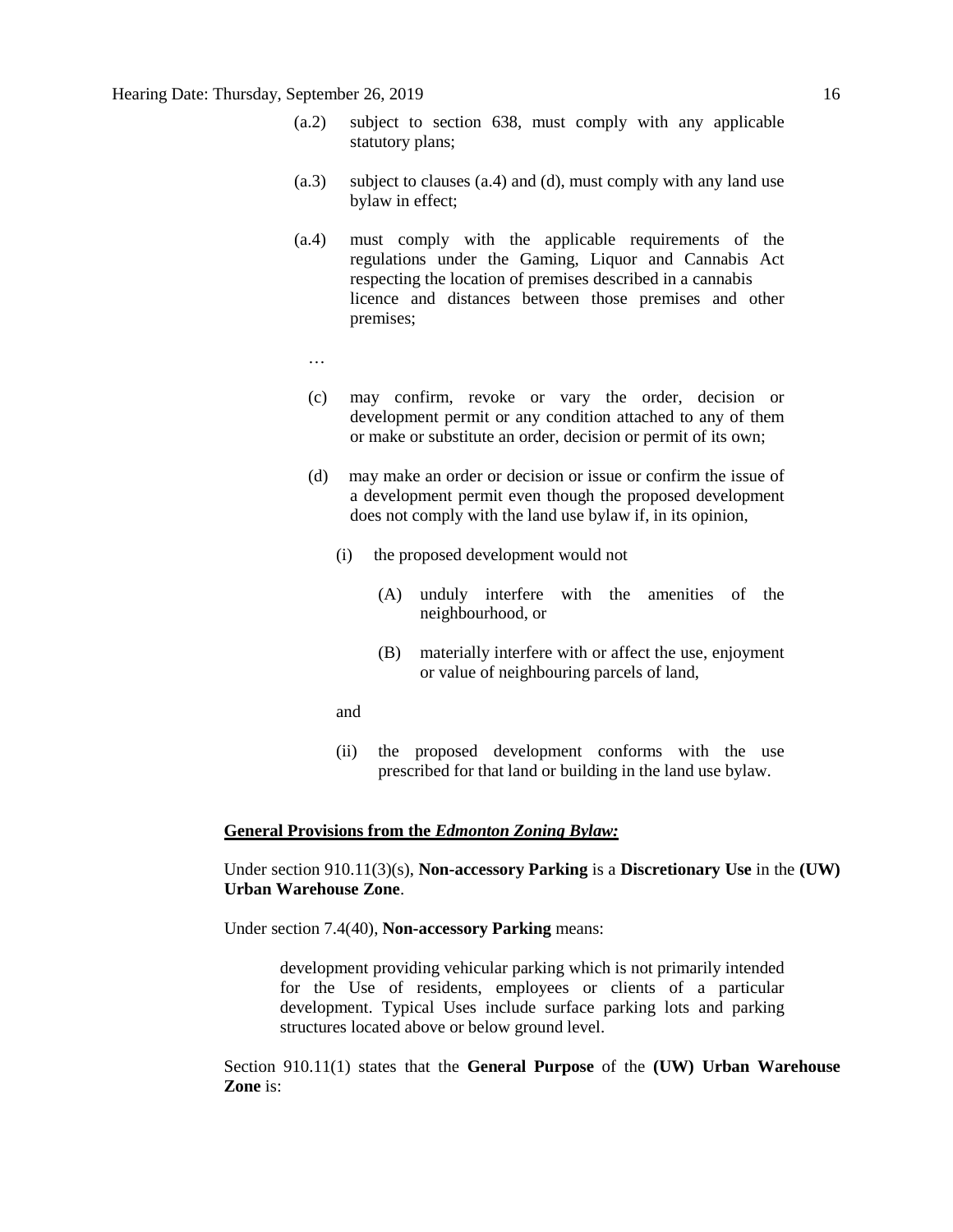to develop a unique mixed-use business commercial, educational and residential neighbourhood, accommodating a diversity of Uses, including residential, commercial, institutional, light manufacturing and assembly in a safe, walkable, human-scaled built environment that builds on the existing land use pattern and respects the architectural characteristics and functions of the area.

#### Section 910.1 states that the **General Purpose** of the **Downtown Special Area** is:

To designate the Downtown area as a Special Area and to adopt the following land use regulations to achieve the objectives of the Capital City Downtown Plan.

#### Section 900.1 states that the **General Purpose** of the **Special Areas General Provisions** is:

to provide a means to regulate the Use, design and extent of development within specific geographic areas of the City in order to achieve the planning objectives of an Area Structure Plan or Area Redevelopment Plan for those areas with special or unique attributes, which cannot be satisfactorily addressed through conventional land Use zoning.

#### *Downtown Wide Regulations*

Section 910.4(1)(f) states:

The following Zoning Regulations are common to all the Downtown Special Area Zones. Further regulation may be described under individual zones.

- 1. Vehicular Parking
	- f. Surface Parking Lots:
		- i. No surface parking shall be allowed, other than accessory parking that is located at the rear of a building and is accessed from the abutting alley;
		- ii. A minimum [4m](javascript:void(0);) landscaped setback shall be provided from any property line abutting a Public Roadway, other than a lane, for any surface parking area;
		- iii. The storage of materials inclusive of accumulated snow on non-accessory parking surface lots shall be in a location away from the public roadway to improve safety and visibility; and
		- iv. …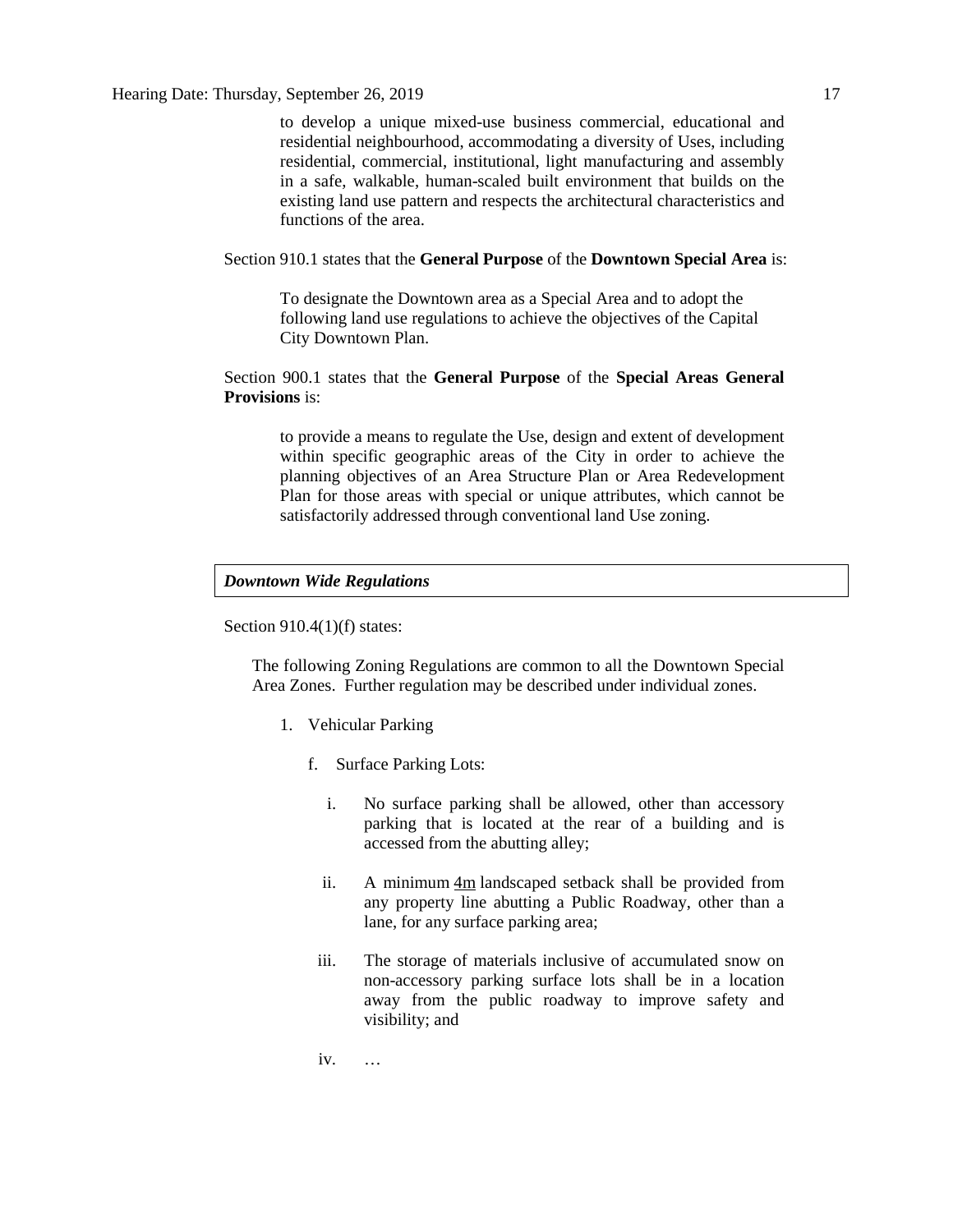#### **Development Officer's Determination**

**1. Section 910.4(1)(f)(i) states: "No surface parking shall be allowed, other than accessory parking that is located at the rear of a building and is accessed from the abutting alley." This is not accessory parking and is not located at the rear of a building; as there is no building on the Site. The surface parking lot is separated from all surrounding buildings by public roadways.**

**2. Section 910.4(1)(f)(ii) states: "A minimum 4m landscaped setback shall be provided from any property line abutting a Public Roadway, other than a lane, for any surface parking area." The proposed has a maximum of 1.8 m landscaped setback between the parking area and 106 Street NW. The 1.8 m setback, primarily consists of low shrubs, and does not meet the intent of screening the surface parking lot from an abutting Public Roadway.**

**3. Section 910.4(1)(f)(iii) states: "The storage of materials inclusive of accumulated snow on non-accessory parking surface lots shall be in a location away from the public roadway to improve safety and visibility." The proposed has two snow pile locations, however, one of the locations is visible and in near proximity to 106 Street.**  [unedited]

*Capital City Downtown Plan*

#### **Development Officer's Determination**

**4. Non-accessory Parking is a Discretionary Use within the (UW) Urban Warehouse Zone. The Capital City Downtown Plan and Transit Oriented Development Guidelines offer direction to the Development Officer in considering the approval of a Discretionary Use at the proposed location. The site straddles the Jasper Avenue and Warehouse Campus Neighbourhoods of the Capital City Downtown Plan, and is 80 m from a future Valley Line LRT station and 130 m from the existing Corona LRT station. The Development Officer notes the following direction from these Council approved documents:**

 **- "Within the central portion of the Warehouse Campus Neighbourhood, a large number of vacant properties and surface parking lots together represent a tremendous potential for development." (Chapter 1, Land Use Context Section). Allowing a Non-accessory surface parking lot does not contribute to realizing this potential.**

 **- "Despite very high-density zoning, or perhaps because of this favourable zoning, surface parking lots are the dominant presence in large portions of the Warehouse Campus Neighbourhood. The**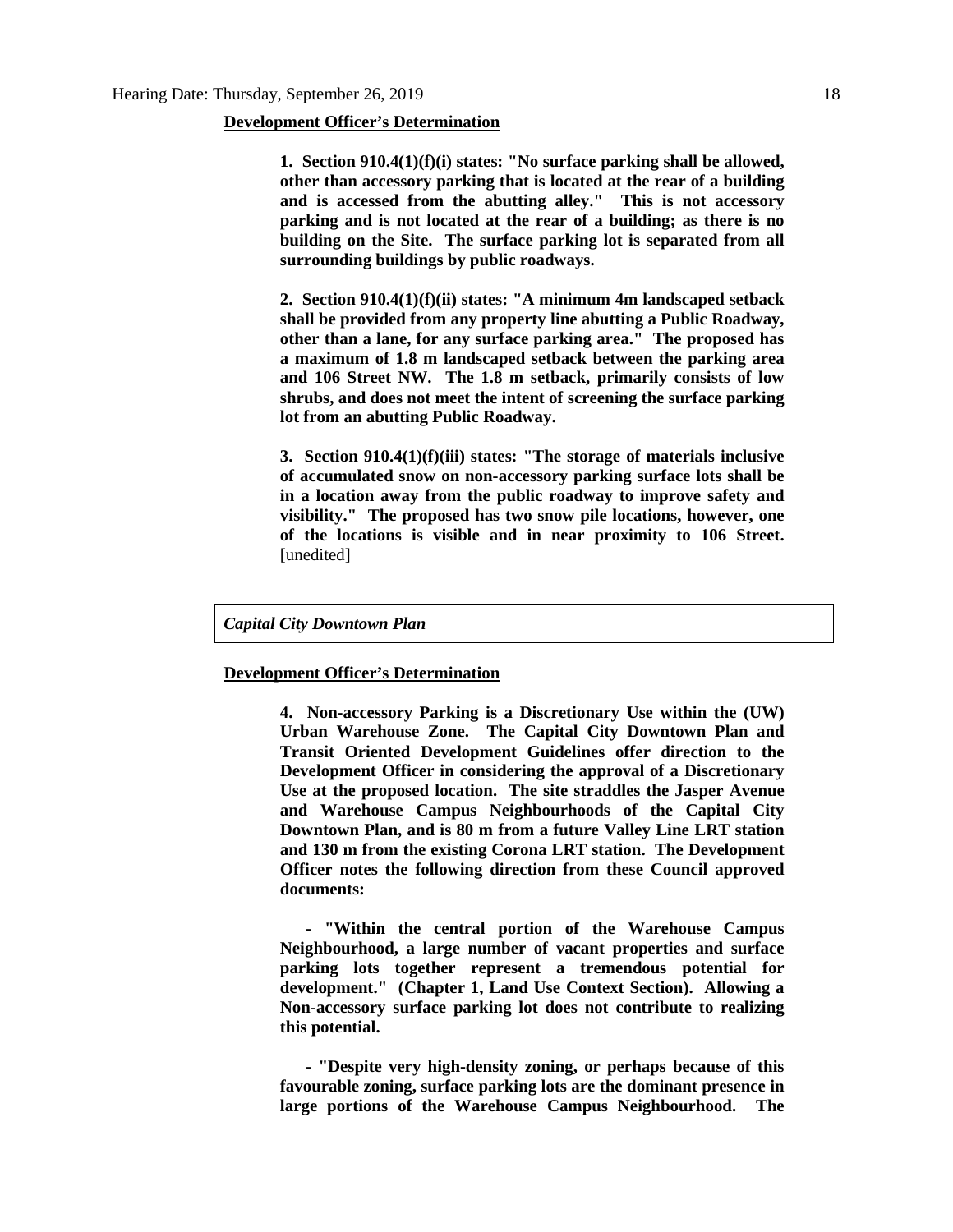**abundance of these lots breaks up the urban fabric and seriously detracts from the vibrancy of this western portion of the Downtown." (Chapter 2, Challenges Section). In order to improve upon these current conditions and increase the vibrancy of the area, surface Non-accessory Parking lots should not be developed.**

 **- "Certain areas of the Downtown, such as the Warehouse Campus Neighbourhood has an overabundance of long-term surface parking lots." (Chapter 4, Parking Downtown Section). This overabundance should not be continued through approval of this surface Non-accessory Parking lot.**

 **- "Acquire land and develop a major new park in the Central Warehouse Area – a central community gathering place and catalyst for residential development in the Area." (Land Use and Development Policy 1.3 of the Warehouse Campus Neighbourhood). The exact target location of this proposed park space has been recently decided and it is immediately across 106 Street NW from the proposed Site. A surface Non-accessory Parking lot that is in close proximity to the future park will decrease the potential enjoyment of the park, and of it being a catalyst for residential development. The proposed Site is a prime location for said residential development.**

 **- Around downtown stations, the Transit Oriented Development Guidelines strive to maintain and strengthen existing transit supportive uses. A surface Non-accessory Parking lot is not a Use that supports transit, and is not transit oriented development.**

[unedited]

| <b>Application</b> | <b>Description</b>                                                                                     | <b>Decision</b>                                                                                                           |  |
|--------------------|--------------------------------------------------------------------------------------------------------|---------------------------------------------------------------------------------------------------------------------------|--|
| <b>Number</b>      |                                                                                                        |                                                                                                                           |  |
| SDAB-D-17-080      | Develop a temporary<br>surface Non-accessory<br>Parking lot for 10 years<br>(previous permit expired). | May 17, 2017; The appeal is<br><b>DENIED</b> and the decision of<br>the Development Authority is<br><b>CONFIRMED.</b> The |  |
|                    |                                                                                                        | development is <b>REFUSED</b> .                                                                                           |  |
| SDAB-D-16-294      | To comply with a Stop<br>Order to CEASE the Non-                                                       | February 2, 2017:                                                                                                         |  |
|                    | Accessory Parking,<br>REMOVE all<br>meters,<br>signage, and material related<br>to parking and REFRAIN | The appeal is ALLOWED IN<br>PART and the decision of the<br>Development Authority<br>1S<br><b>VARIED</b> as follows:      |  |
|                    | Non-<br>allowing<br>from<br>Accessory Parking. This<br>Order is to be complied with                    | Stop Order 000413016-003 as<br>issued by the Development                                                                  |  |

*Previous Subdivision and Development Appeal Board Decisions*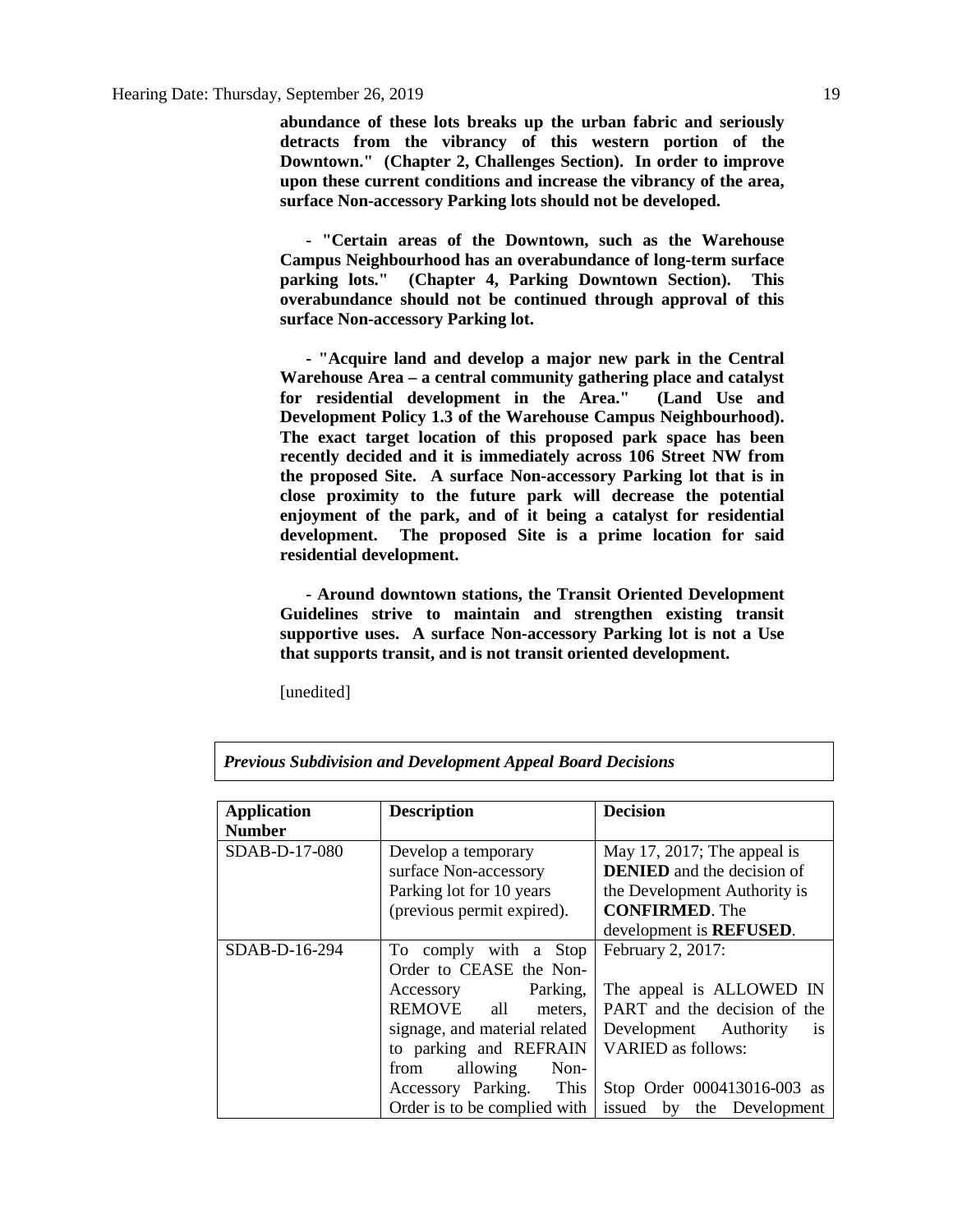|               | on or before September 28,<br>2016.                                                                                                                                                                                                                                                                     | Authority is UPHELD subject<br>to the following changes:<br>CEASE<br>the Non-Accessory<br>Parking, REMOVE all meters,<br>sigmage, and material related to<br>parking and REFRAIN from<br>allowing Non-Accessory<br>Parking. This Order is to be<br>complied with on or before<br>March 15, 2017. [emphasis<br>added]                                                                                                                                                                                                       |
|---------------|---------------------------------------------------------------------------------------------------------------------------------------------------------------------------------------------------------------------------------------------------------------------------------------------------------|----------------------------------------------------------------------------------------------------------------------------------------------------------------------------------------------------------------------------------------------------------------------------------------------------------------------------------------------------------------------------------------------------------------------------------------------------------------------------------------------------------------------------|
| SDAB-D-16-295 | To comply with a Stop<br>Order to CEASE the Non-<br>Accessory<br>Parking,<br><b>REMOVE</b><br>all<br>meters,<br>signage, and material related<br>to parking and REFRAIN<br>from<br>allowing<br>Non-<br>Accessory Parking.<br>This<br>order is to be complied with<br>on or before September 28,<br>2016 | February 2, 2017:<br>The appeal is ALLOWED IN<br>PART and the decision of the<br>Development Authority<br>is<br><b>VARIED</b> as follows:<br>Stop Order 000413016-004 as<br>issued by the Development<br>Authority is UPHELD subject<br>to the following changes:<br>CEASE the Non-Accessory<br>Parking, REMOVE all meters,<br>signage, and material related to<br>parking and REFRAIN from<br>allowing Non-Accessory<br>Parking. This Order is to be<br>complied with on or before<br>March 15, 2017. [emphasis<br>added] |

### Notice to Applicant/Appellant

Provincial legislation requires that the Subdivision and Development Appeal Board issue its official decision in writing within fifteen days of the conclusion of the hearing.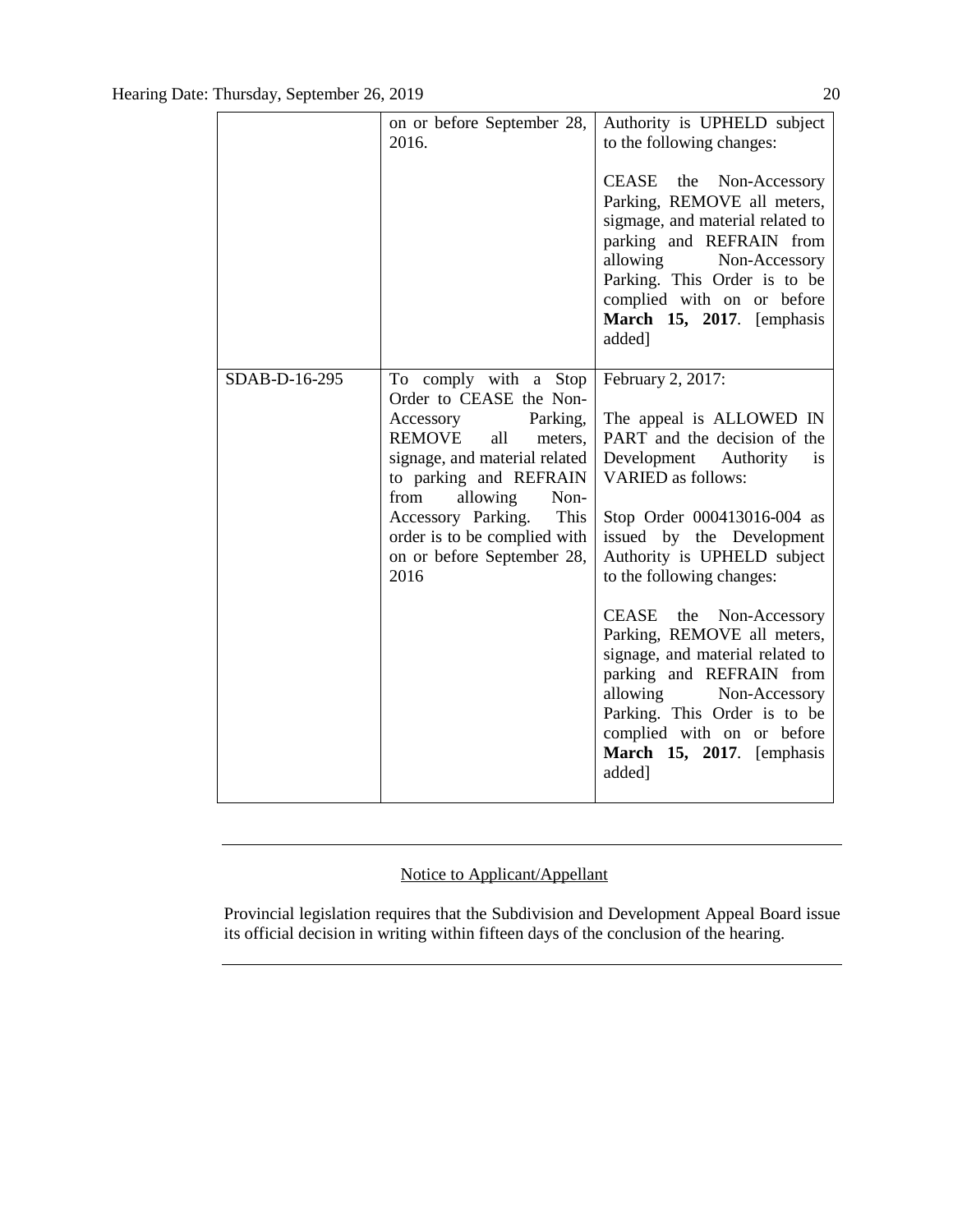| <b>dimonton</b>                                                                                                           |                                         | Project Number: 323710827-001<br><b>Application Date:</b><br>JUN 25, 2019 |  |  |
|---------------------------------------------------------------------------------------------------------------------------|-----------------------------------------|---------------------------------------------------------------------------|--|--|
| <b>Application for</b>                                                                                                    |                                         | Printed:<br>August 19, 2019 at 8:40 AM<br>1 of 3<br>Page:                 |  |  |
|                                                                                                                           |                                         |                                                                           |  |  |
| <b>Major Development Permit</b>                                                                                           |                                         |                                                                           |  |  |
| This document is a Development Permit Decision for the development application described below.                           |                                         |                                                                           |  |  |
| <b>Applicant</b><br>Property Address(es) and Legal Description(s)                                                         |                                         |                                                                           |  |  |
| 10145 - 106 STREET NW<br>Plan B2 Blk 5 Lot 135                                                                            |                                         |                                                                           |  |  |
|                                                                                                                           |                                         |                                                                           |  |  |
| 10123 - 106 STREET NW                                                                                                     |                                         |                                                                           |  |  |
| Plan B2 Blk 5 Lot 133                                                                                                     |                                         |                                                                           |  |  |
| 10145 - 106 STREET NW<br>Plan B2 Blk 5 Lot 136                                                                            |                                         |                                                                           |  |  |
|                                                                                                                           |                                         |                                                                           |  |  |
| 10145 - 106 STREET NW<br>Plan B2 Blk 5 Lot 134                                                                            |                                         |                                                                           |  |  |
|                                                                                                                           | 10145 - 106 STREET NW                   |                                                                           |  |  |
|                                                                                                                           | Plan B2 Blk 5 Lot 137                   |                                                                           |  |  |
|                                                                                                                           |                                         |                                                                           |  |  |
| <b>Scope of Application</b>                                                                                               |                                         |                                                                           |  |  |
| To develop and operate a temporary surface, Non-accessory Parking lot for up to 18 months (117 vehicular parking stalls). |                                         |                                                                           |  |  |
| <b>Permit Details</b>                                                                                                     |                                         |                                                                           |  |  |
| Class of Permit: Class B                                                                                                  | <b>Contact Person:</b>                  |                                                                           |  |  |
| Gross Floor Area (sq.m.):                                                                                                 | Lot Grading Needed?: N                  |                                                                           |  |  |
| New Sewer Service Required:                                                                                               | NumberOfMainFloorDwellings:             |                                                                           |  |  |
| Site Area (sq. m.): 3479.59                                                                                               | Stat. Plan Overlay/Annex Area: Downtown |                                                                           |  |  |
| I/We certify that the above noted details are correct.                                                                    |                                         |                                                                           |  |  |
| Applicant signature:                                                                                                      |                                         |                                                                           |  |  |
| <b>Development Application Decision</b><br>Refused                                                                        |                                         |                                                                           |  |  |
| Issue Date: Aug 16, 2019 Development Authority: LOUIE, CINDY                                                              |                                         |                                                                           |  |  |
|                                                                                                                           |                                         |                                                                           |  |  |
|                                                                                                                           |                                         |                                                                           |  |  |
|                                                                                                                           |                                         |                                                                           |  |  |
|                                                                                                                           |                                         |                                                                           |  |  |
|                                                                                                                           |                                         |                                                                           |  |  |
|                                                                                                                           |                                         |                                                                           |  |  |
|                                                                                                                           |                                         |                                                                           |  |  |
|                                                                                                                           |                                         |                                                                           |  |  |
|                                                                                                                           |                                         |                                                                           |  |  |
|                                                                                                                           |                                         |                                                                           |  |  |
|                                                                                                                           |                                         |                                                                           |  |  |
|                                                                                                                           |                                         |                                                                           |  |  |
|                                                                                                                           |                                         |                                                                           |  |  |
|                                                                                                                           |                                         |                                                                           |  |  |
|                                                                                                                           |                                         |                                                                           |  |  |
|                                                                                                                           |                                         |                                                                           |  |  |
| THIS IS NOT A PERMIT                                                                                                      |                                         |                                                                           |  |  |
|                                                                                                                           |                                         |                                                                           |  |  |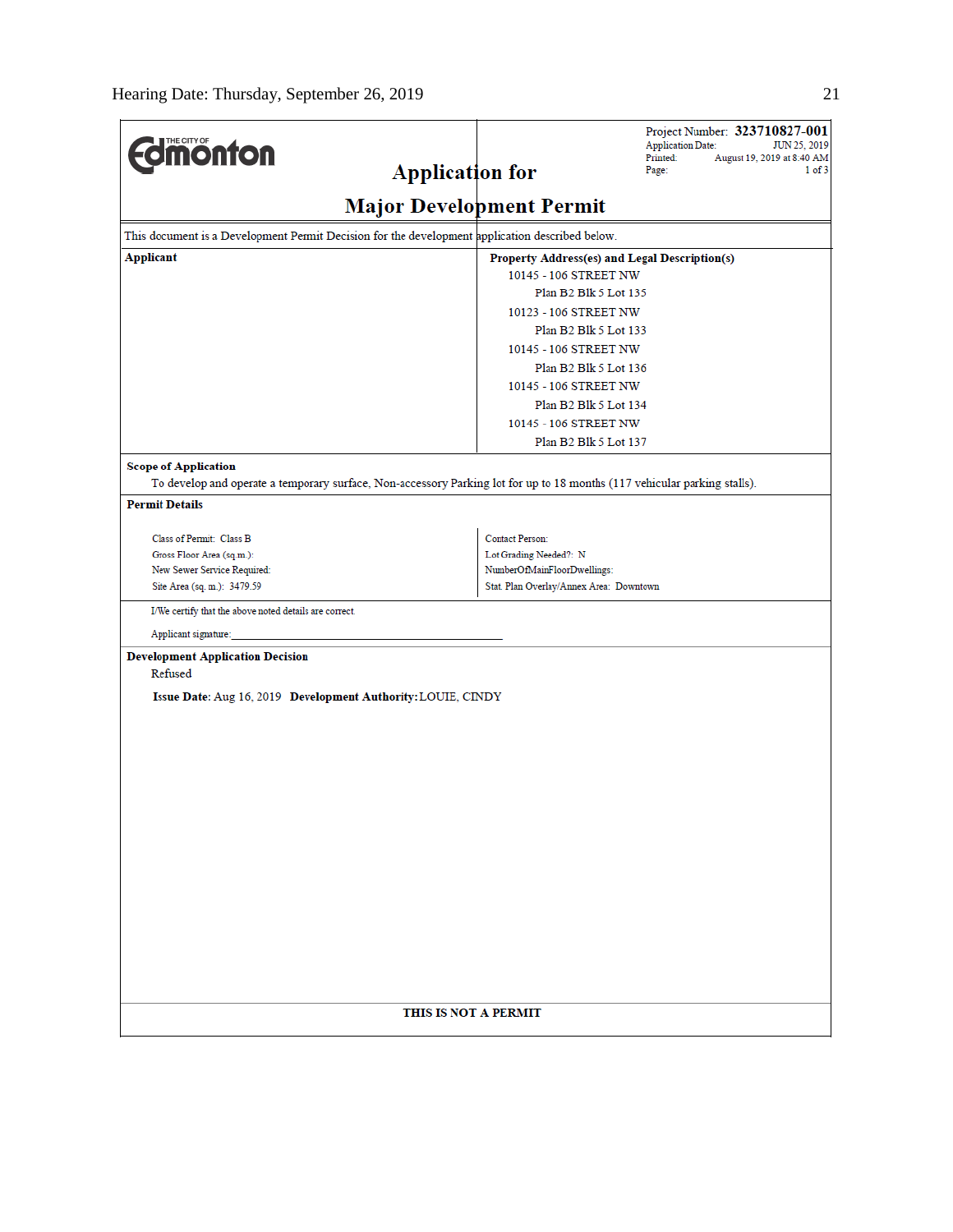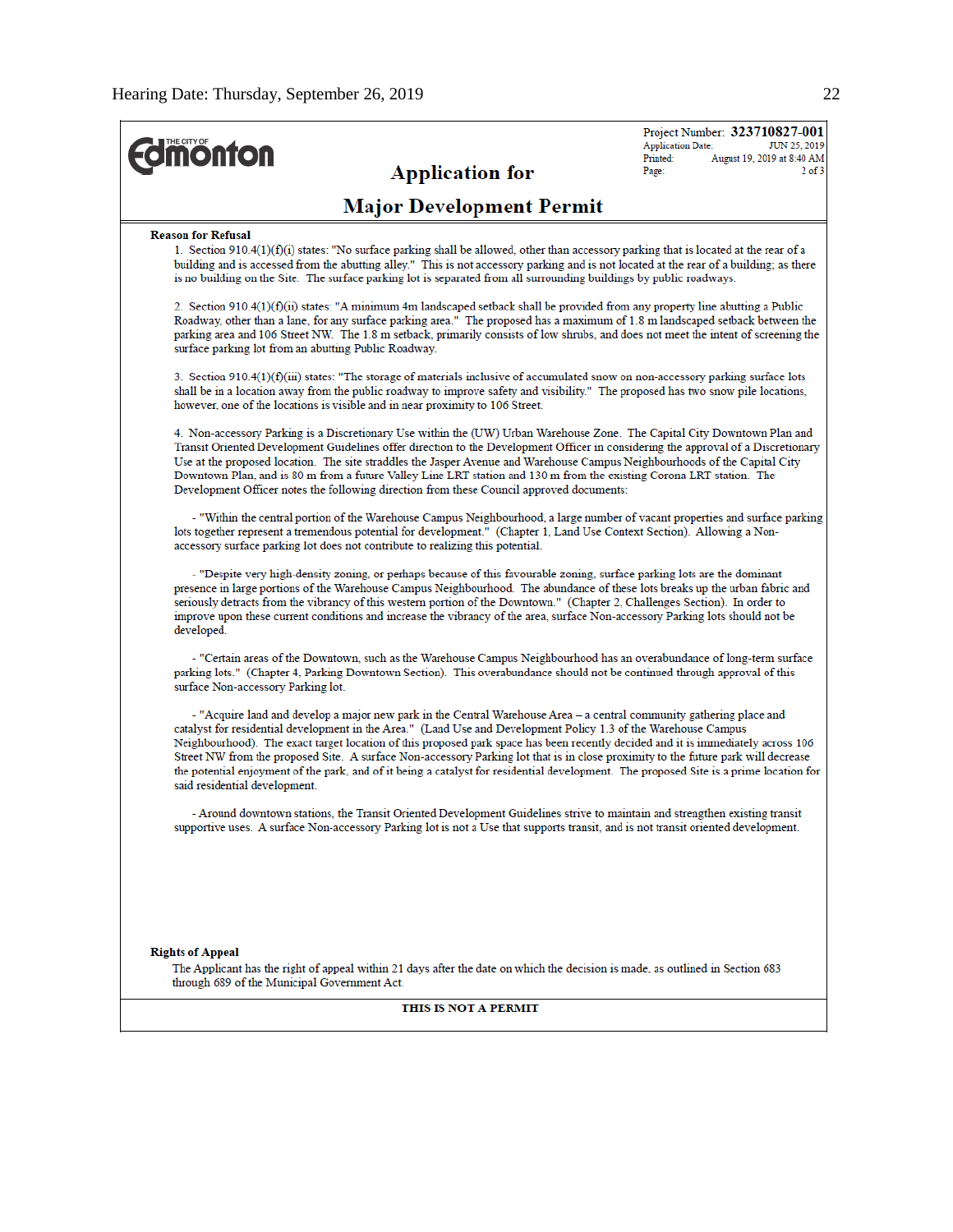| <b>dimonton</b>                                                                                                                                     |                                                                   | <b>Application for</b>                     |                             | <b>Application Date:</b><br>Printed:<br>Page: | Project Number: 323710827-001<br>JUN 25, 2019<br>August 19, 2019 at 8:40 AM<br>$3$ of $3$ |
|-----------------------------------------------------------------------------------------------------------------------------------------------------|-------------------------------------------------------------------|--------------------------------------------|-----------------------------|-----------------------------------------------|-------------------------------------------------------------------------------------------|
| <b>Major Development Permit</b>                                                                                                                     |                                                                   |                                            |                             |                                               |                                                                                           |
|                                                                                                                                                     |                                                                   |                                            |                             |                                               |                                                                                           |
| Fees<br>Major Dev. Application Fee<br>Development Permit Inspection Fee<br>Total GST Amount:<br><b>Totals for Permit:</b><br>(\$518.00 outstanding) | <b>Fee Amount</b><br>\$518.00<br>\$518.00<br>\$0.00<br>\$1,036.00 | <b>Amount Paid</b><br>\$518.00<br>\$518.00 | <b>Receipt#</b><br>05942796 | <b>Date Paid</b><br>Jun 25, 2019              |                                                                                           |
|                                                                                                                                                     |                                                                   |                                            |                             |                                               |                                                                                           |
|                                                                                                                                                     |                                                                   |                                            |                             |                                               |                                                                                           |
|                                                                                                                                                     |                                                                   |                                            |                             |                                               |                                                                                           |
|                                                                                                                                                     |                                                                   |                                            |                             |                                               |                                                                                           |
|                                                                                                                                                     |                                                                   |                                            |                             |                                               |                                                                                           |
|                                                                                                                                                     |                                                                   |                                            |                             |                                               |                                                                                           |
|                                                                                                                                                     |                                                                   |                                            |                             |                                               |                                                                                           |
|                                                                                                                                                     |                                                                   |                                            |                             |                                               |                                                                                           |
| THIS IS NOT A PERMIT                                                                                                                                |                                                                   |                                            |                             |                                               |                                                                                           |